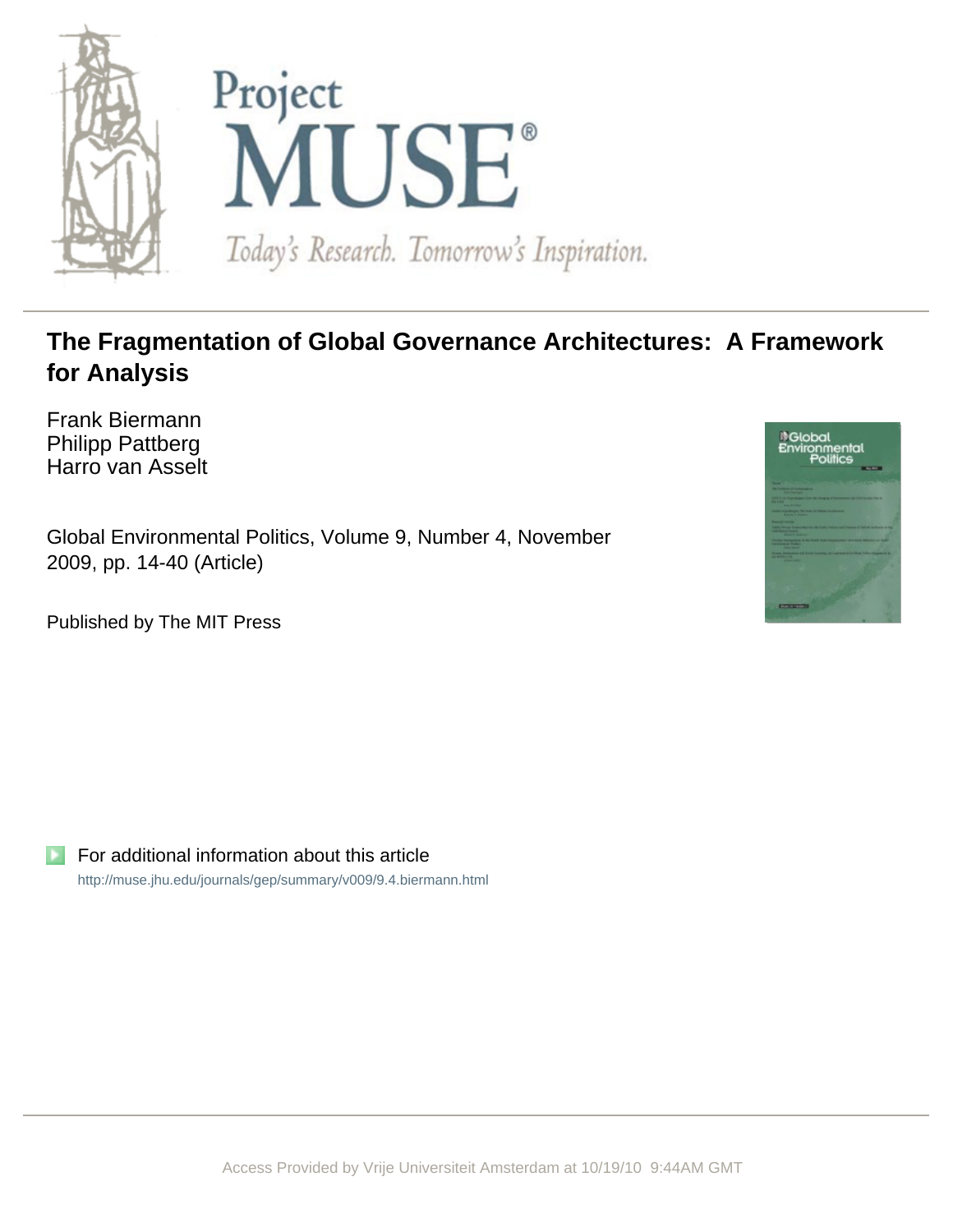# **The Fragmentation of Global Governance Architectures: A Framework for Analysis**

*Frank Biermann, Philipp Pattberg, Harro van Asselt, and Fariborz Zelli*<sup>1</sup>

## **Introduction**

•

Most research on global governance has focused either on theoretical accounts of the overall phenomenon or on empirical studies of distinct institutions to solve particular governance challenges. Only very recently have scholars begun to investigate the middle level, that is, larger systems of institutions and governance mechanisms in particular areas of world politics, which are sometimes referred to as regime complexes, clusters, or networks.<sup>2</sup> In this article, we conceive of such clusters of norms, principles, regimes and other institutions as the "governance architecture" of an issue area.<sup>3</sup> We focus our analysis on one aspect of global governance architectures that, we argue, is turning into a major source of concern for observers and policy-makers alike: the "fragmentation" of governance in important issue areas of world politics. Our investigation is driven by an apparent lack of consensus in the academic literature on the consequences of fragmentation. In the different strands of academic research that we outline in this article, we find different predictions that range from a positive, affirmative assessment of fragmentation to a rather negative one.

A key example is global climate governance, where the advantages and dis-

- 1. For valuable comments on previous versions of this research, we thank Steinar Andresen, Marcel Berk, Daniel Bodansky, Chandrashekhar Dasgupta, Dagmar Droogsma, Christian Flachsland, Nitu Goel, Aarti Gupta, Alex Haxeltine, Andries Hof, Mike Hulme, Willem Thomas van Ierland, Norichika Kanie, Bo Kjellén, Eric Massey, Benito Müller, Lars Müller, Henry Neufeldt, Sebastian Oberthür, Kate O'Neill, Youba Sokona, Johannes Stripple, Simon Tay, Michael Wriglesworth, and Oran R. Young, as well as the three anonymous reviewers of *GEP.* This research was part of the European research program "Adaptation and Mitigation Strategies: Supporting European Climate Policy" ("ADAM Project"). The ADAM Project lasted from 2006 through 2009 and was funded by the European Commission under its sixth framework research program (Global Change and Ecosystem Priority, contract no. 018476).
- 2. For the concept of regime complexes, see for instance Raustiala and Victor 2004. On clustering, see Gehring and Oberthür 2006, 364–366; von Moltke 2005; and Young 1996.
- 3. The analytical problem of governance architectures has been identified as one of five major future challenges in the emerging field of earth system governance research. See the Science and Implementation Plan of the Earth System Governance Project, a core activity under the International Human Dimensions Programme on Global Environmental Change (Biermann et al. 2009).

*Global Environmental Politics* 9:4, November 2009 © 2009 by the Massachusetts Institute of Technology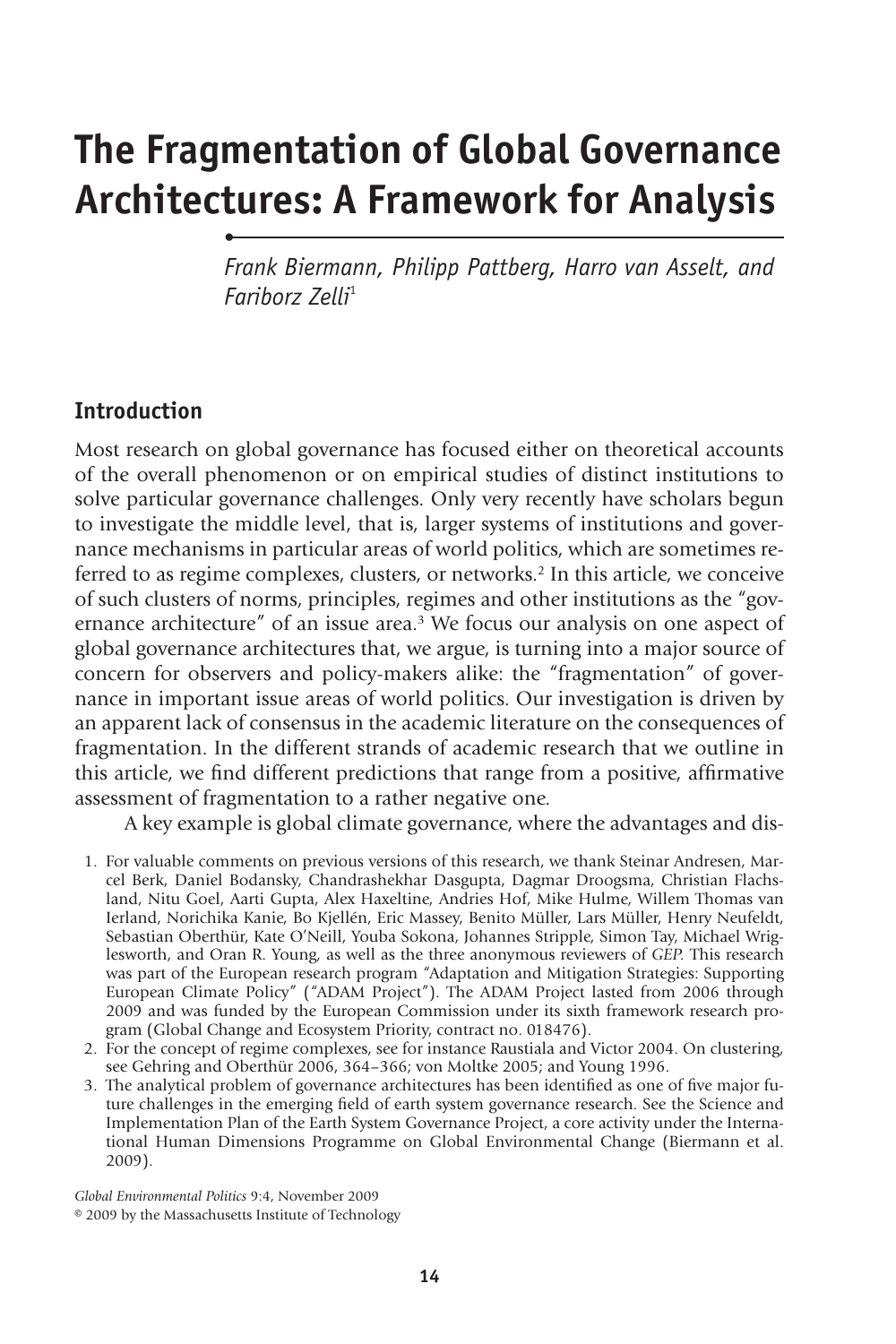advantages of a fragmented governance architecture have become important elements in proposals and strategies for future institutional development. Several plans for a future climate governance architecture have been put forward that explicitly assert the value of fragmentation—often referred to as "diversity"—or at least implicitly accept it. Others, however, remain supportive of a more integrated overall architecture. And yet, political science lacks a conceptual framework for the comparative study of different types and degrees of fragmentation of global governance architectures.

In this article, we attempt to help resolve this problem. In the next section, we seek to conceptualize the notion of global governance architectures and different types and degrees of their fragmentation. After that, we illustrate these concepts in the field of global governance in response to climate change. Then we analyze key hypotheses on the relative advantages and disadvantages of fragmentation. Finally, in conclusion, we provide a brief discussion of how to address the possibly harmful effects of fragmentation of the global climate governance architecture.

## **Conceptualization**

### *Architectures of Global Governance*

The term "global governance architecture" is now widely used in the literature.<sup>4</sup> It has been employed to describe the broader institutional complex in areas of international relations such as international security,<sup>5</sup> finance,<sup>6</sup> trade,<sup>7</sup> and protection of the environment. $8$  There is no commonly agreed definition. We define the term here as the overarching system of public and private institutions that are valid or active in a given issue area of world politics. This system comprises organizations, regimes, and other forms of principles, norms, regulations, and decision-making procedures.9 Architecture can thus be described as the *meta-level* of governance.10

We locate this meta-level between two other concepts frequently used in

- 4. See for instance Hurrell 2007; MacIntyre 2002; Muldoon 2004; and Young 2008a, to name but a few.
- 5. Aybet 2000; and Kernic 2006.
- 6. Fanelli 2008; Peuker 2006; Soederberg 2004; and Thirkell-White 2007.
- 7. Das 2007; and Wilkinson 2000.
- 8. Aldy and Stavins 2007; Biermann 2007 and 2008, 287–290; Ivanova and Roy 2007; and Kanie 2007.
- 9. International regimes are defined as "sets of implicit or explicit principles, norms, rules, and decision-making procedures around which actors' expectations converge in a given area of international relations." Krasner 1983, 2. International institutions, as the more generic term, comprise international regimes, international organizations and implicit norms and principles. See Keohane 1989, 3–4.
- 10. O'Neill 2007, 2009. On the role of overarching norms, see also the Science and Implementation Plan of the Earth System Governance Project (Biermann et al. 2009), which suggests norms as one of four crosscutting themes in earth system governance research.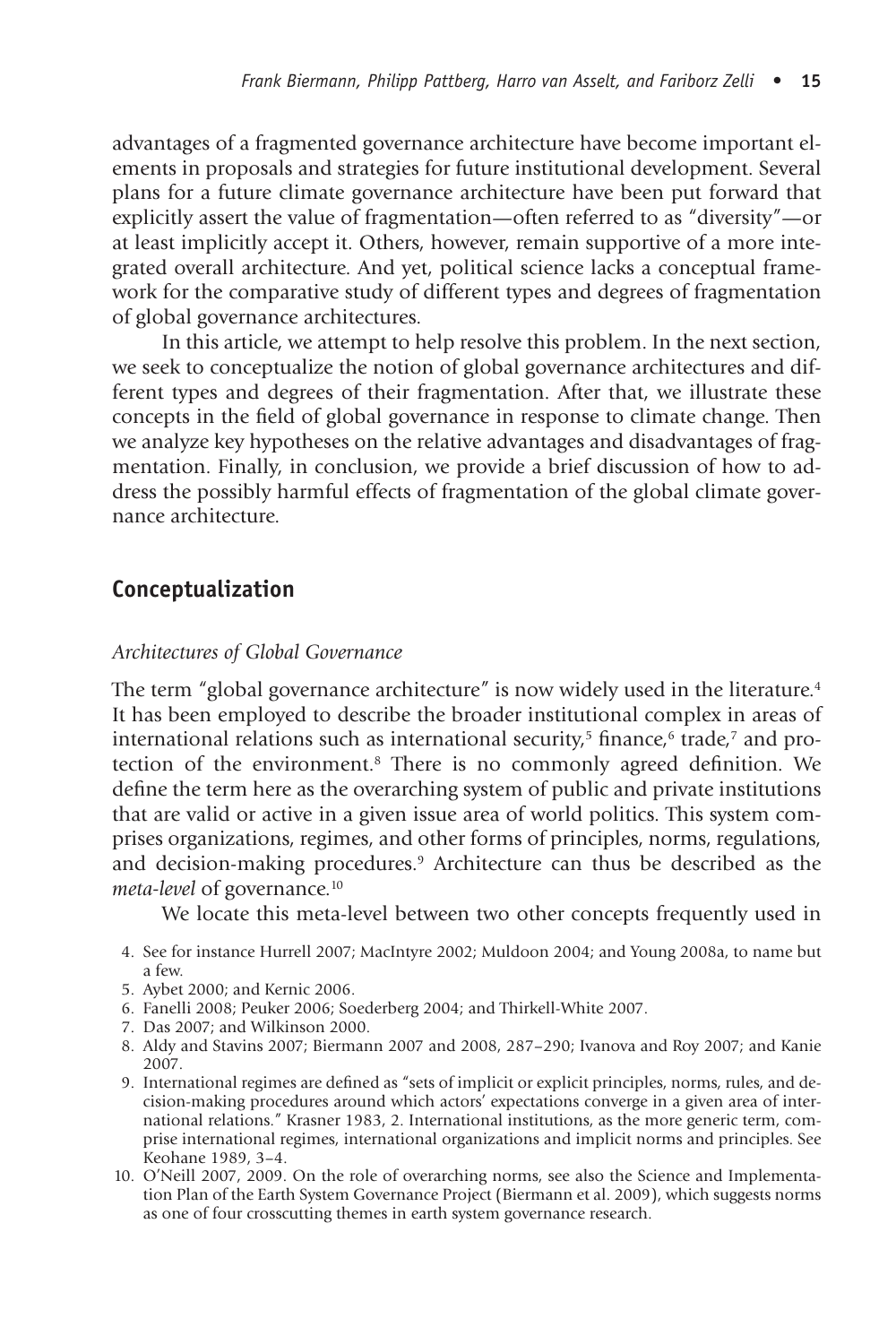international relations research: "regimes" and "order." On the one hand, the concept of architecture is broader than the concept of international regimes, which are in most cases distinct institutional elements of a larger governance architecture. Here, the concept of architecture allows for the analysis of situations of both synergy and conflict between different regimes or other types of institutions across a given issue area. It also allows us to study synergy and conflict between the overarching norms and principles that govern these interactions, and to analyze overarching norms and principles that run through distinct regimes, for example the principle of common but differentiated responsibilities and respective capabilities that is common to many modern institutions in the field of global environmental governance.<sup>11</sup>

On the other hand, through its focus on a particular issue area, the concept of governance architecture is narrower than the notion of order. Both concepts share a focus on the overarching governance structures that reach beyond single regimes. Yet while international order reflects the organization of the entire system of international relations, $12$  architecture is a more appropriate concept for distinct issue areas of global governance. Moreover, the concept of international order often implies an optimistic bias regarding the coherence and internal coordination of the international system. Architecture, for its part, is more neutral and accounts for dysfunctional and non-intended effects too. Thus, architecture, as conceptualized here, does not presuppose a normatively loaded understanding of global order.

#### *Fragmentation of Governance Architectures*

Instead, high degrees of fragmentation are a frequent characteristic of global governance architectures, and conceptualizing governance architectures in different issue areas allows for the comparative analysis of different degrees and types of fragmentation. We advance the notion of global governance architecture in particular for this reason: because it allows for the analysis of (the many) policy domains in international relations that are not regulated, and often not even dominated, by a single international regime in the traditional understanding. Many policy domains are instead marked by a patchwork of international institutions that are different in their character (organizations, regimes, and implicit norms), their constituencies (public and private), their spatial scope (from bilateral to global), and their subject matter (from specific policy fields to universal concerns).

These situations we understand as *fragmented* global governance architectures. This notion of fragmentation relates to earlier debates in the 1970s on interlocking institutions,<sup>13</sup> which were followed by more recent studies on institu-

<sup>11.</sup> Rajamani 2005.

<sup>12.</sup> Bull 1977.

<sup>13.</sup> Aldrich 1979; Galaskiewicz 1979; Guetzkow 1966; Pfeffer and Salanick 1978; and Schmidt and Kochan 1977.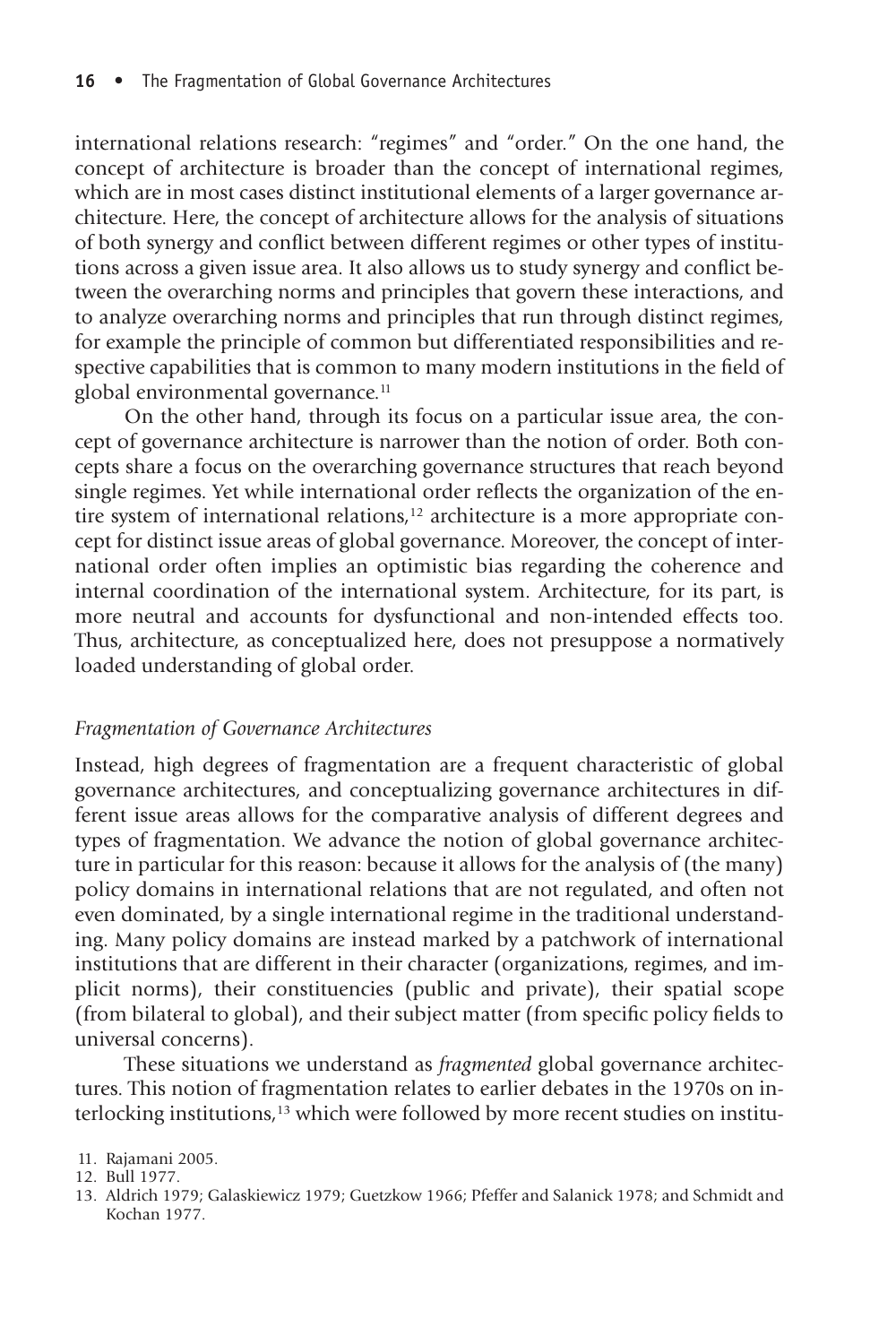tional "interlinkages," "overlaps," "interactions," or "interplay."14 While these studies analyzed dyadic relations between distinct institutions (for instance between the Convention on Biological Diversity and the Agreement on Trade-Related Aspects of Intellectual Property Rights [TRIPS] under the World Trade Organization [WTO])<sup>15</sup> and interlinkages across policy domains (for example trade-environment linkages), the concept of fragmentation of global governance architectures focuses on the *overall institutional setting* in which distinct institutions exist and interact. The question of fragmentation of global governance architecture is thus broader than the mere focus on institutional interaction, which is but one element in the architecture research program.

The notion of fragmentation is widely employed in international legal literature.16 Some see fragmentation here as a sign of the expansion of international law to previously unregulated fields, such as international commerce, human rights, or the environment.<sup>17</sup> As Koskenniemi and Leino put it, "[s]pecial regimes and new organs are parts of an attempt to advance beyond the political present that in one way or another has been revealed unsatisfactory."18 Increasingly, scholars in international relations and international economics also refer to the "fragmentation" of arrangements, especially regarding environmental governance.19 Some authors also conceptualize fragmentation in a broader socio-cultural sense as the opposite of globalization.<sup>20</sup> Similar phenomena are captured at times under different terminology, including the "decentralization"<sup>21</sup> or "multiplicity" of global environmental governance,<sup>22</sup> "division of labor" among international norms and institutions,<sup>23</sup> or, with a more negative connotation, "treaty congestion."24

Regarding our conceptualization of fragmentation, three points are important to emphasize. First, we use the term fragmentation as a relative concept. All global governance architectures are fragmented to some degree; that is, they consist of distinct parts that are hardly ever fully interlinked and integrated.

- 14. Andersen 2002; Biermann and Brohm 2005; Chambers 2001; Falkner and Gupta 2009; Gehring and Oberthür 2004; Gupta and Falkner 2006; Gupta 2008; King 1997; Oberthür and Gehring 2006a, 2006b; Rosendal 2001; Selin and VanDeveer 2003; Stokke 2001; van Asselt, Gupta, and Biermann 2005; Young 1996 and Young et al. 2008; and Zelli 2008.
- 15. For example Andersen 2003, 2008; and Rosendal 2001, 2006.
- 16. See for example Hafner 2000, 2004; International Law Commission 2006; and Koskenniemi and Leino 2002.
- 17. Lindroos and Mehling 2005.
- 18. Koskenniemi and Leino 2002.
- 19. For instance, Andresen 2001; Bernstein and Ivanova 2007; Biermann 2008, 287–290; Kanie 2007; Najam 2005; and van Asselt 2007b, 52.
- 20. Clark 1997; and Menzel 1998.
- 21. The concept of fragmentation differs from that of decentralization. While we concur that much of what we cover under fragmentation is similar to processes of decentralization, we also believe that this term presupposes a governance center and, as a consequence, a periphery, which reduces its value for our research purposes.
- 22. Ivanova and Roy 2007.
- 23. Haas 2004, 8; and Siebert 2003.
- 24. Weiss 1993, 697ff.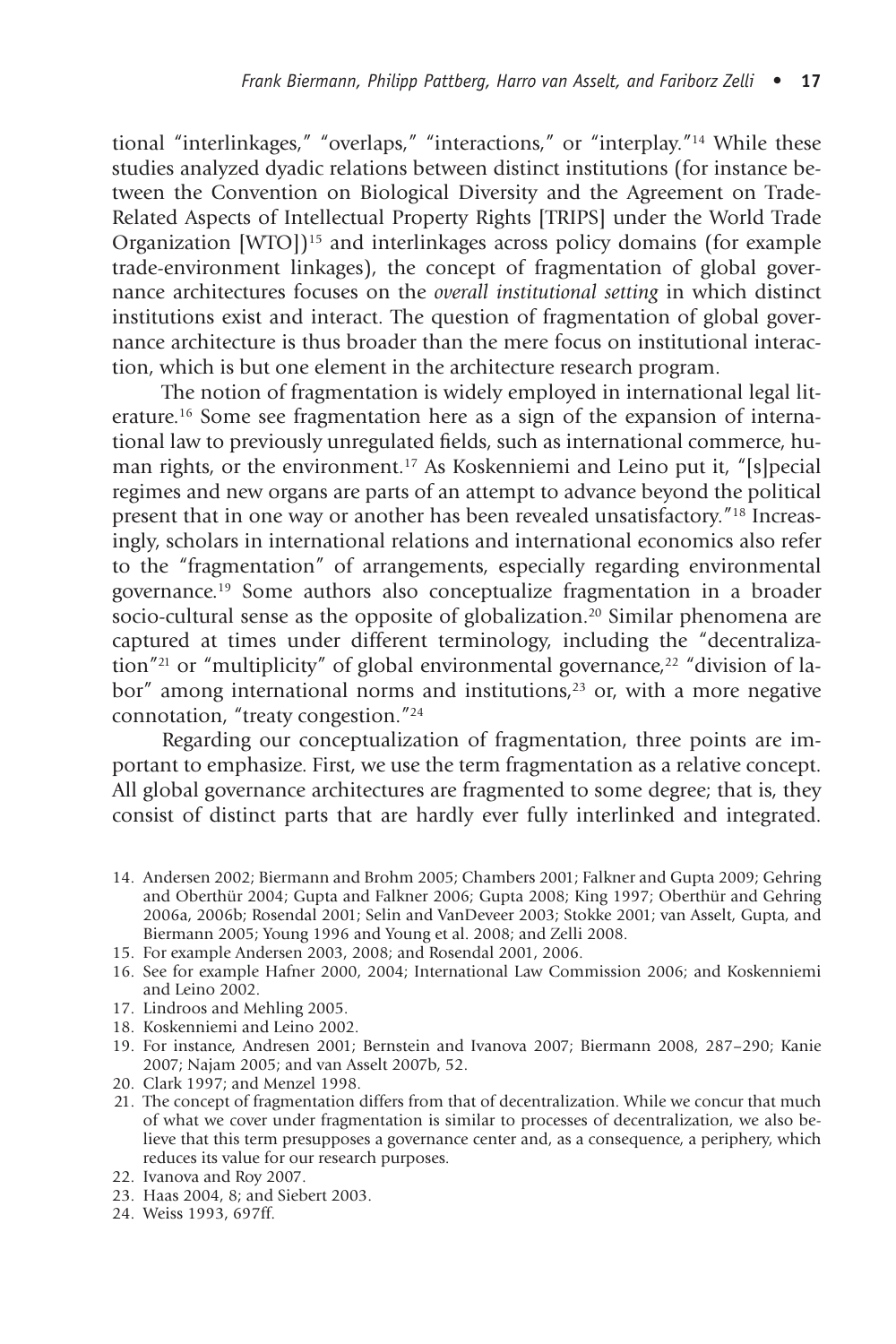Non-fragmented, "universal" architectures are theoretically conceivable as opposite of fragmentation: an architecture would be universal if all countries relevant in an issue area are subject to the same regulatory framework; participate in the same decision-making procedures; and agree on a core set of common commitments. Empirically, however, such a situation is difficult to trace in current world politics. Even one of the most widely supported international treaties, the convention on the rights of the child, has been ratified by 193 parties yet not by the United States and Somalia,25 and its optional protocols on children in armed conflicts and on child pornography and prostitution lack ratification by all nations. Fragmentation, in other words, is ubiquitous. Yet the degree of fragmentation varies from case to case. The concept of architecture allows here for the comparative analysis of issue areas and policy domains, and for the study of overarching phenomena that the more restricted concept of regimes could not capture.

Second, we consider both the concepts of architecture and fragmentation to be value-free. We assume neither an *a priori* existing state of universal order nor a universal trend towards order. In most empirical cases, architectures are likely to result from incremental processes of institutionalization in international affairs that are decentralized and hardly planned. In other words, the concept of architecture does not assume the existence of an "architect."

Third, empirical research on fragmentation of global governance architectures depends on the perceived scale of the problem. The larger this scale, the higher the degree of fragmentation is likely to be. Fragmentation is evident in more narrowly defined global governance architectures, that is, between parallel policies and regimes in the same issue area for example in areas such as climate governance or governance of plant genetic resources.26 It is here where the concept of architecture and the comparative analysis of different degrees and types of fragmentation are likely to be most fruitful.

Yet fragmentation is a useful concept also at a higher scale, that is, the comparative analysis of entire policy domains. For instance, in global environmental politics more than 700 multilateral agreements are in force.<sup>27</sup> Most have evolved independently, cover different geographic and substantial scopes, and are marked by different patterns of codification, institutionalization, and cohesion. A decade ago, in response to this fragmentation, a United Nations task force recommended stronger cooperation between multilateral environmental institutions to facilitate synergies and promote policy coherence.<sup>28</sup> This fragmentation has also been at issue in numerous policy proposals that call for the

- 25. Todres, Wojcik, and Revaz 2006; and Verhellen 2000.
- 26. McGee and Taplin 2006; Raustiala and Victor 2004; and van Asselt 2007a. We understand the term "issue area" in a narrow sense compared to the more generic term "policy domain." Environment and trade constitute two different policy domains, whereas, for instance, climate change and biological diversity are two issue areas, both pertaining to the domain of environment.

28. United Nations General Assembly 1998.

<sup>27.</sup> Mitchell 2007.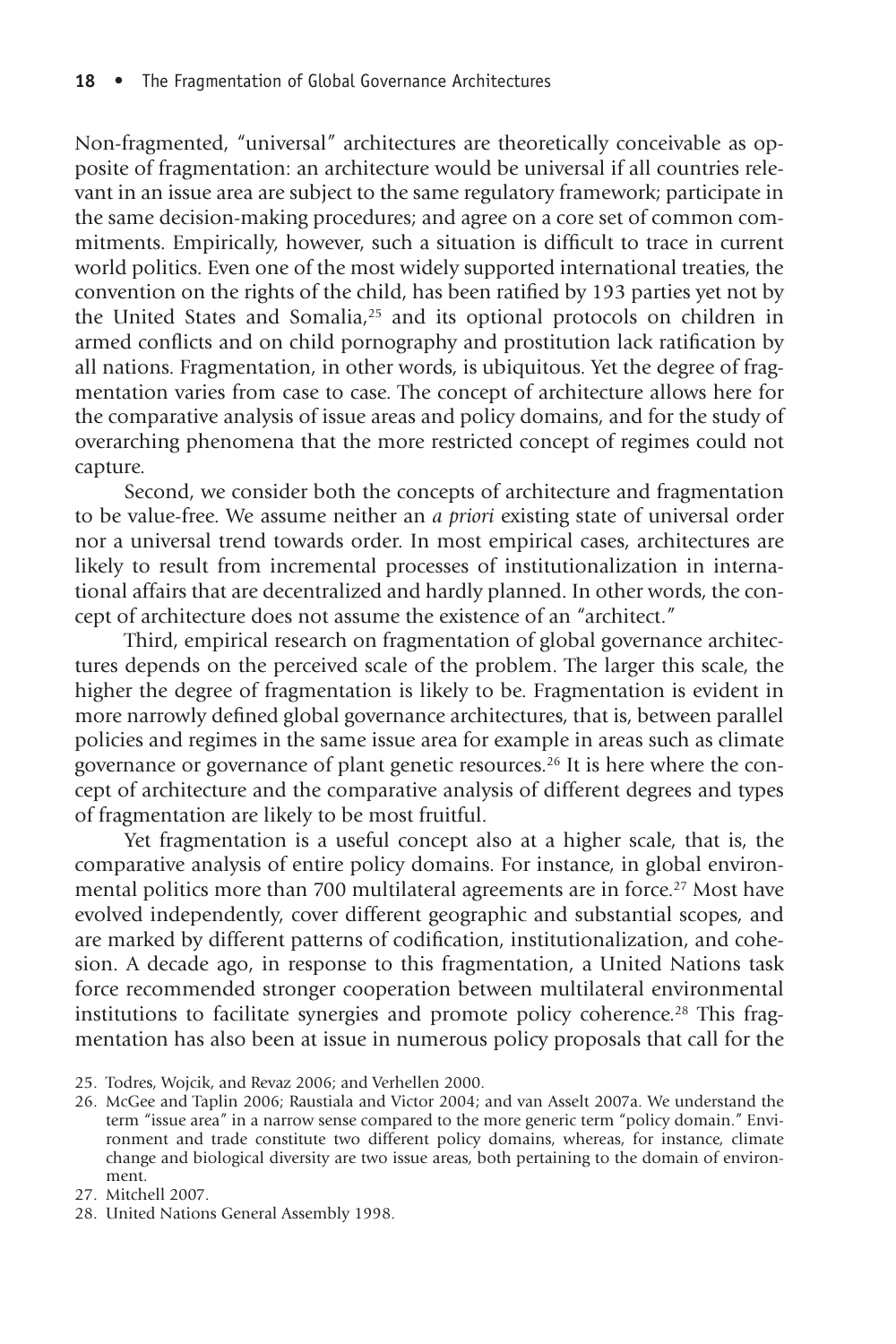|                              | Synergistic                                                                       | Cooperative                                                                    | Conflictive                                           |
|------------------------------|-----------------------------------------------------------------------------------|--------------------------------------------------------------------------------|-------------------------------------------------------|
| Institutional<br>integration | One core institution,<br>with other institu-<br>tions being closely<br>integrated | Core institutions with<br>other institutions that are<br>loosely integrated    | Different, largely<br>unrelated institu-<br>tions     |
| Norm<br>conflicts            | Core norms of insti-<br>tutions are integrated                                    | Core norms are not<br>conflicting                                              | Core norms<br>conflict                                |
| Actor<br>constellations      | All relevant actors<br>support the same in-<br>stitutions                         | Some actors remain out-<br>side main institutions, but<br>maintain cooperation | Major actors sup-<br>port different in-<br>stitutions |

#### Table 1

Typology of Fragmentation of Governance Architectures.

clustering and integration of environmental institutions, notably through establishment of a world environment organization, to create a less fragmented architecture in this field.<sup>29</sup> While some observers support a world environment organization to tackle fragmentation in global environmental governance,<sup>30</sup> others oppose the idea of "organizational tinkering"31 and emphasize the benefits of a more fragmented architecture.<sup>32</sup> The creation of the WTO and of the World Intellectual Property Organization are examples of similar strategies to address a fragmented global governance architecture in a policy domain.33 Also the International Law Commission has included fragmentation in its work program.34 Another indicator for growing attention among policy-makers is the increasing recognition of interlinkages with other treaties in legal documents.35

#### *Degrees of Fragmentation*

Degrees of fragmentation can be assessed on a number of criteria. We employ here three criteria to differentiate between degrees of fragmentation: degree of institutional integration and degree of overlaps between decision-making systems; existence and degree of norm conflicts; and type of actor constellations. Based on these criteria, we propose to differentiate between three types of fragmentation (see Table 1): (1) synergistic fragmentation, (2) cooperative frag-

29. Arguments against and in favor of such a new organization are compiled in Biermann and Bauer 2005.

30. Biermann 2000; Charnovitz 2005; and Kirton 2005.

- 32. Najam 2005; Oberthür and Gehring 2005; and von Moltke 2005.
- 33. Zelli 2007.
- 34. International Law Commission 2006.
- 35. For an overview see Neumann 2002, 317ff.; Pauwelyn 2003, 237ff.; and Wolfrum and Matz 2003, 120–133.

<sup>31.</sup> Najam 2005.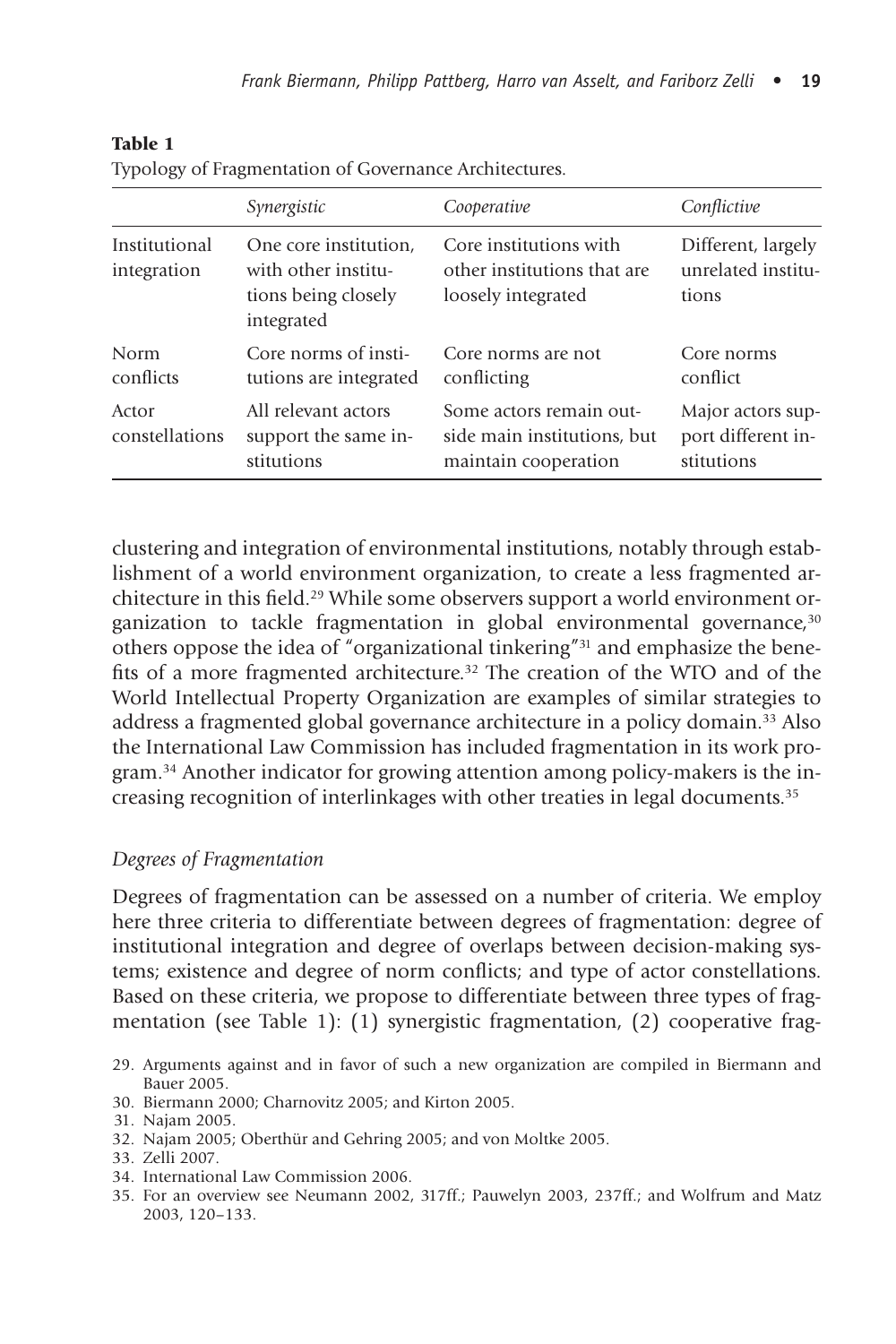mentation, and (3) conflictive fragmentation. In empirical research, boundaries between these three types will not be clear-cut; the criteria and types are meant as a conceptual tool to determine and compare degrees of fragmentation of different issue areas in comparative research. Likewise, long-term analyses might find that an architecture has shifted from one type of fragmentation to another.

We speak of a situation of *synergistic fragmentation* when (a) the core institution includes (almost) all countries and (b) provides for effective and detailed general principles that regulate the policies in distinct yet substantially integrated institutional arrangements. An example is the 1985 Vienna Convention and its 1987 Montreal Protocol on Substances that Deplete the Ozone Layer and its amendments from London (1990), Copenhagen (1992), Montreal (1997), and Beijing (1999).<sup>36</sup> Each amendment to the protocol adds new substances to the regulative system, including decision-making procedures on further policies on these substances. Each amendment requires ratification by governments. Since not all governments have ratified all amendments, and since only parties to an amendment can participate in the respective decisionmaking, the governance architecture on ozone depletion comes close to a system of five concentric circles, with the 1987 Montreal Protocol having the most parties, and each of the four amendments a more restrictive reach. However, the overarching Vienna Convention and Montreal Protocol govern all amendments in every important aspect, serving as integrative umbrella and authority in linking the different amendments and political processes. No significant institutions exist on this issue outside the framework of the Vienna Convention and the Montreal Protocol, which shows a high degree of integration within this governance architecture.

We speak of a situation of *cooperative fragmentation* when an issue area is marked by (a) different institutions and decision-making procedures that are loosely integrated, (b) when the relationship between norms and principles of different institutions is ambiguous; and/or (c) when the core institution does not comprise all countries that are important in the issue area. Policies in the same area are then defined, decided and monitored through different institutions, or through core institutions, on the one hand, and individual countries that are not part of this institution on the other. However, overall integration within the governance architecture in the issue area is sufficient to prevent open conflicts between different institutions. One example is the relationship between the United Nations Framework Convention on Climate Change (hereafter "climate convention") and the detailed provisions of its Kyoto Protocol that has initially not been ratified by all major nations, and is still not ratified by the United States. We discuss this in more detail in the next section.

We speak of a situation of *conflictive fragmentation* when an issue area is marked by different institutions that (a) are hardly connected and/or have different, unrelated decision-making procedures, (b) have conflicting sets of prin-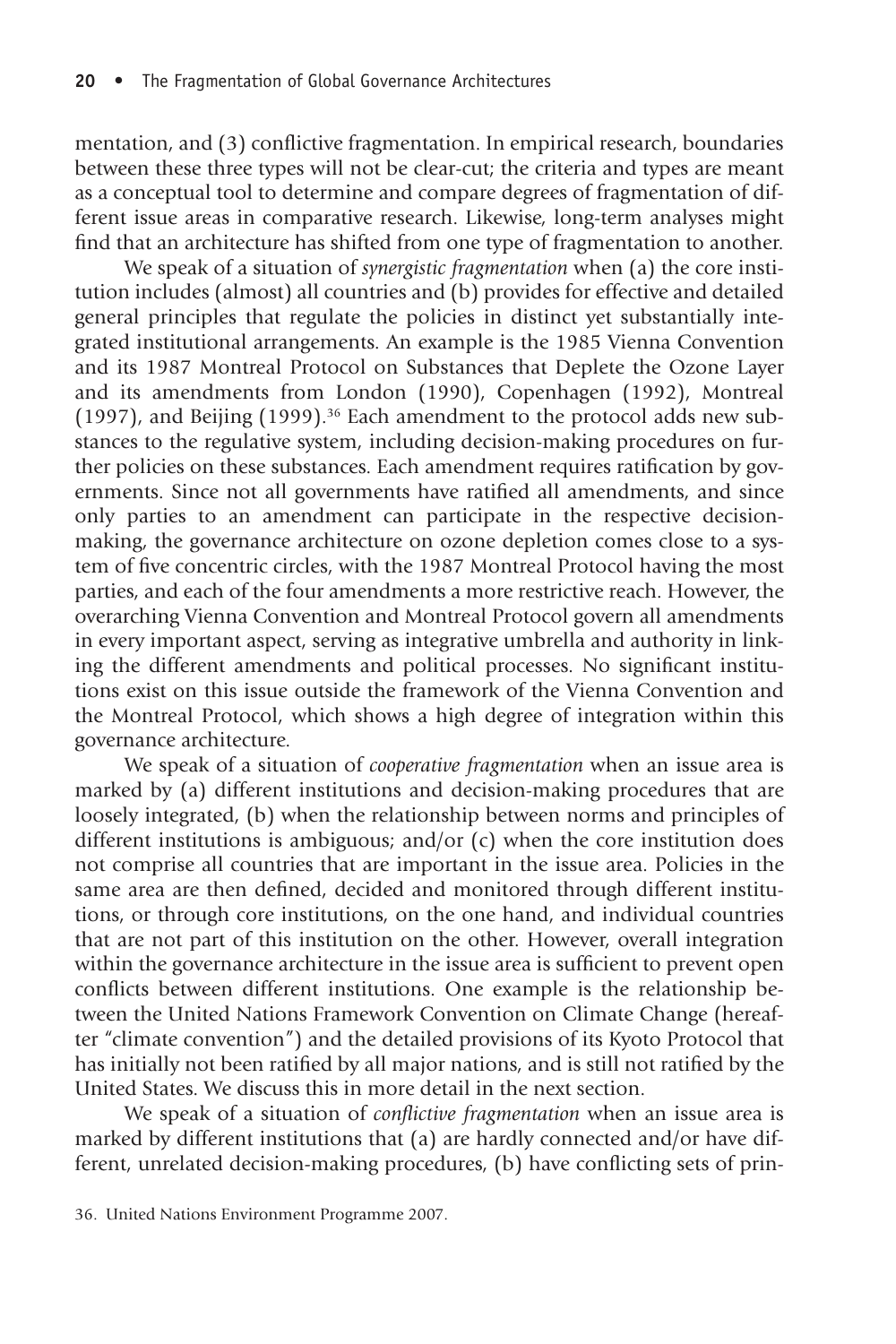ciples, norms, and rules, and (c) have different memberships and/or are driven by actor coalitions that accept, or even advance, these conflicts. One prominent example is the regulation of access and benefit sharing of plant genetic resources. Here, two regimes attempt to regulate this issue, the Convention on Biological Diversity and the TRIPS Agreement. The latter seeks to strengthen and harmonize systems of intellectual property rights, whereas the former reaffirms sovereign rights of states over biological resources.<sup>37</sup> The negotiations of both regimes, which partly took place in parallel, were marked by intense conflicts between developing and industrialized countries. Consequently, the relevant rules of the biodiversity convention remain rather abstract and imprecise, and the United States did not ratify the convention. As Rosendal suggests, a virtual "arms race" has taken place through additional agreements that try to flesh out the regulations of both regimes.<sup>38</sup> Several regional accords on intellectual property rights have been adopted that favor one approach over the other.<sup>39</sup> While some bilateral agreements on bio-prospecting endorse the biodiversity convention, other bilateral agreements between industrialized countries (notably the United States and the European Union) and developing countries on intellectual property rights include provisions that even exceed TRIPS demands. In addition, different negotiating forums on access and benefit sharing and prior informed consent have been established within the UN Food and Agriculture Organization and the World Intellectual Property Organization.40

In empirical research, these three ideal types of fragmentation in global governance architectures will hardly be clear-cut, and the boundaries may remain difficult to ascertain in specific cases. In addition, the three types are not mutually exclusive, but may coexist to some degree within the same architecture. The three types are thus meant to serve as a conceptual tool for comparative empirical analysis in order to advance understanding of the causes and consequences of fragmentation in global governance architectures. Based on the conceptualization of these three ideal types of governance fragmentation, comparative empirical research can shed light on the core question of the relative costs and benefits of different types and degrees of fragmentation. In addition, it becomes possible to analyze in much more detail possible political, legal, and institutional solutions to problems of fragmentation, which may depend on the types and degrees of fragmentation at hand.

## **The Case of Global Climate Governance**

This section uses the case of global climate governance to illustrate how the typology developed in section 2 can be applied in practice. We show that

40. Andersen 2003, 2008.

<sup>37.</sup> For a detailed analysis of the conflictive constellation between the biodiversity convention and the TRIPS agreement, see for instance Görg and Brand 2006; and Rosendal 2001, 2006.

<sup>38.</sup> Rosendal 2006, 94.

<sup>39.</sup> Raghavan 2000; Rosendal 2006, 21; and Zerbe 2007.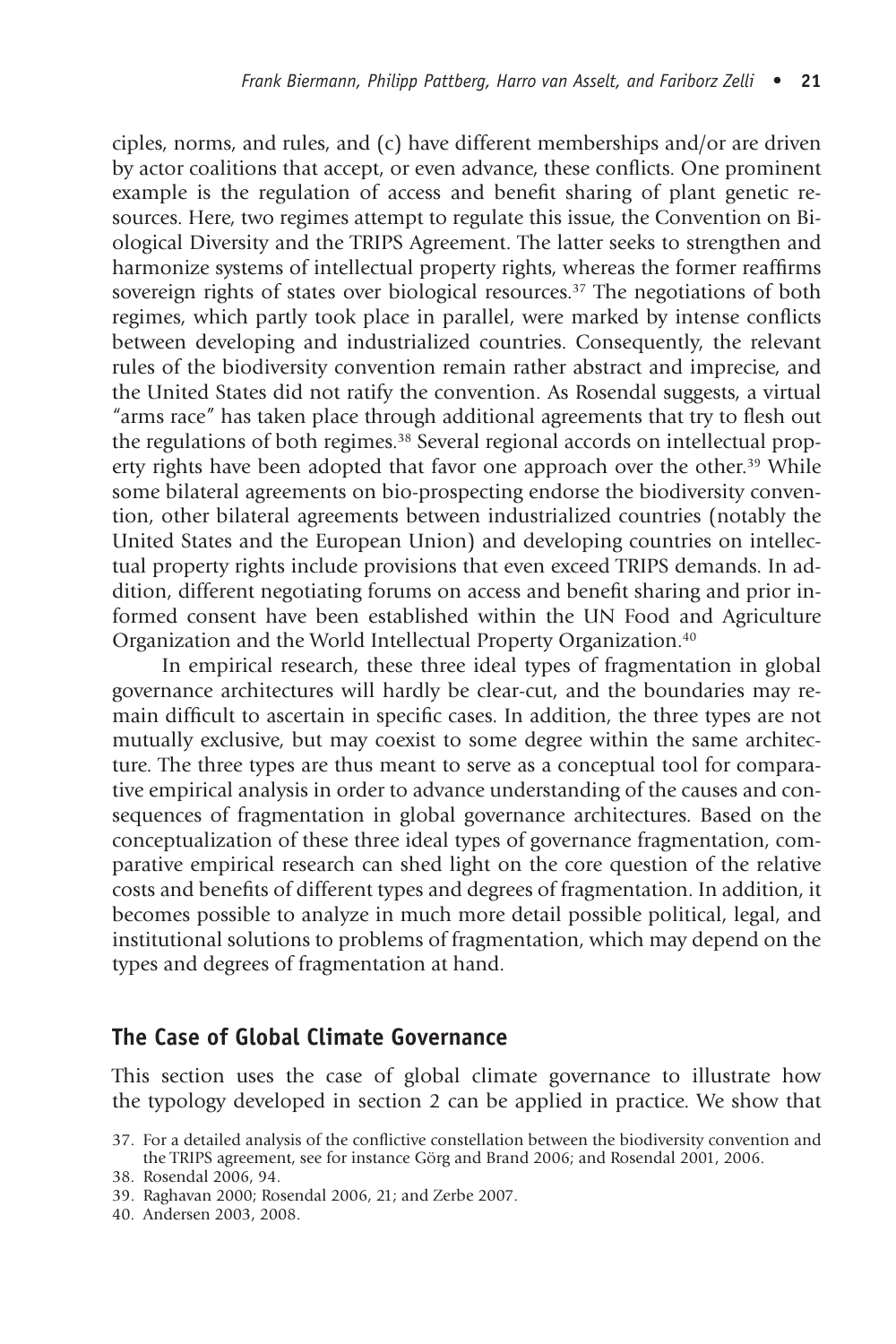the governance architecture in this area has elements of all three types of fragmentation—synergistic, cooperative, and conflictive—but that the overall situation is best described as a case of cooperative fragmentation.

First, the core of the climate governance architecture has elements of *synergistic fragmentation.* The institutional core of the architecture is the 1992 United Nations Framework Convention on Climate Change, ratified by almost all nations. The convention lays down a number of fundamental principles. These include the "ultimate objective" of climate governance to prevent "dangerous anthropogenic interference with the climate system" (article  $2$ ),<sup>41</sup> the principle of common but differentiated responsibilities and respective capabilities, and a precautionary approach (article 3). In addition, the convention provides for a sizeable international bureaucracy for administrative support, data collection, and policy development, as the organizational nodal point of the governance architecture in this area.<sup>42</sup> The 1997 Kyoto Protocol is part of the larger climate convention and shares its basic principles.

Yet in addition, the climate governance architecture has strong elements of *cooperative fragmentation,* which is the most fitting overall description. The protocol provides for quantified emissions limitation and reduction obligations only for industrialized countries, and includes several new institutional mechanisms (such as international emissions trading, the Clean Development Mechanism and various funding arrangements) that go beyond the convention and that do not apply to all nations. Importantly, one of the world's largest greenhouse gas emitters, the United States, is party only to the convention and not to the protocol, which creates a high degree of fragmentation within the regime. It also opens up new venues and opportunities of forum shopping for both public and private actors.43 This fragmentation is obvious in current negotiations on future climate governance, which occur in separate tracks for the convention and the protocol.44 The 2007 and 2008 conferences of the parties showed the increased complexity, with dozens of agenda items discussed in more than thirty contact groups and informal negotiations, and many items postponed to later sessions.<sup>45</sup>

In addition to the UN climate regime, there are an increasing number of additional institutional governance arrangements at different levels. Some arrangements, such as Methane to Markets, are public-private partnerships registered with the UN Commission on Sustainable Development after the 2002 World Summit on Sustainable Development. Other initiatives, such as the Carbon Sequestration Leadership Forum and the International Partnership for a Hydrogen Economy, are not registered with the Commission on Sustainable Development, even though their form is similar. Other initiatives include high-

44. Clémençon 2008.

<sup>41.</sup> Gupta and van Asselt 2006.

<sup>42.</sup> Busch 2009.

<sup>43.</sup> On forum shopping, see Hafner 2000; and Raustiala and Victor 2004.

<sup>45.</sup> See for instance International Institute for Sustainable Development 2007b.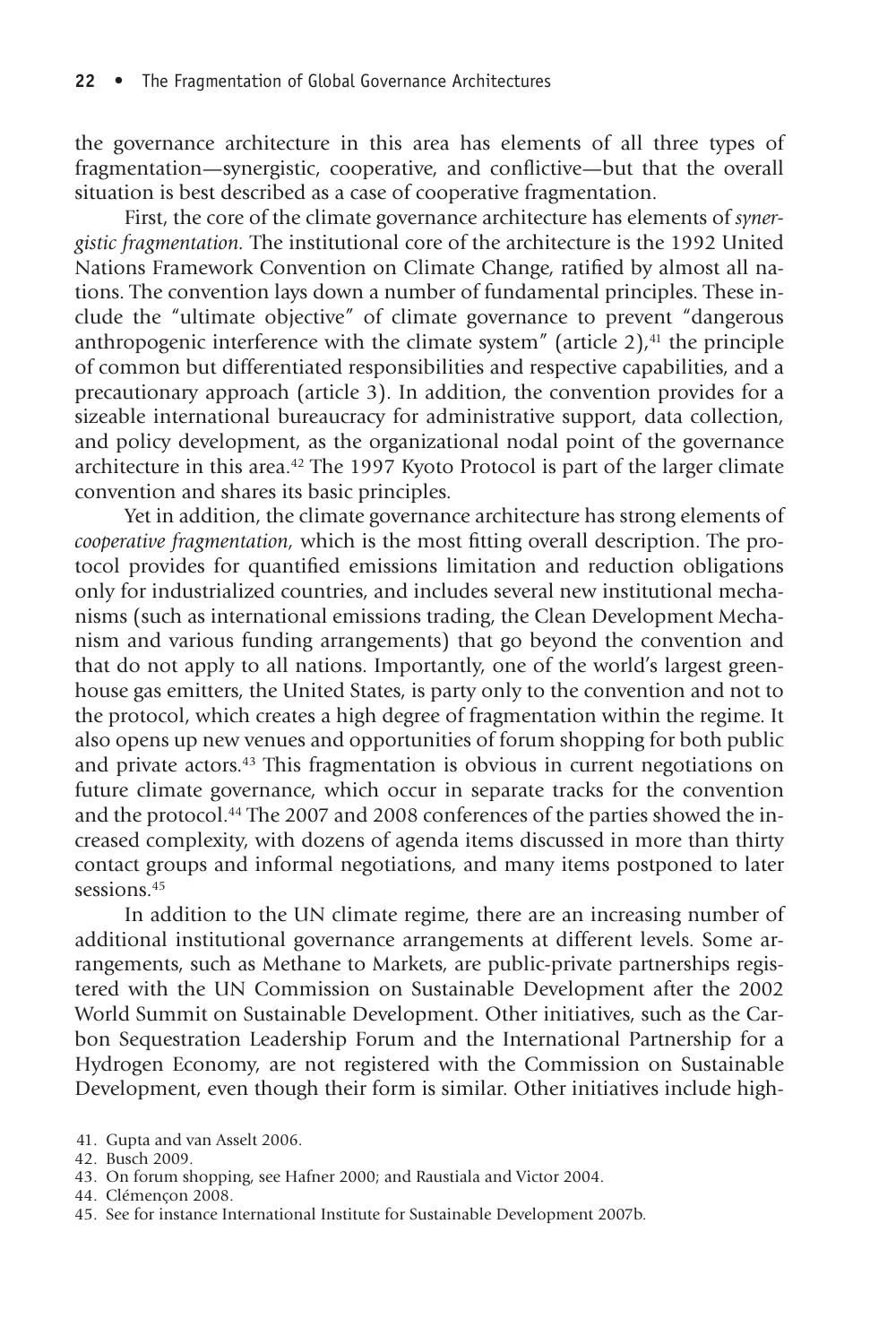level ministerial dialogues, such as the Dialogue on Climate Change, Clean Energy, and Sustainable Development, initiated by the meeting of the Group of Eight in Gleneagles, Scotland, in July 2005.46

The start of the European Union emissions trading scheme in 2005 marked the launch of another UN-independent initiative. Although based on the Kyoto Protocol, the trading scheme's start did not depend on the protocol's entry into force. In October 2007, the International Carbon Action Partnership was launched. This initiative comprises the European Union and other countries and regions that have created (or plan to create) carbon markets through mandatory cap-and-trade systems, but is not formally linked to the climate convention. Finally, there are sub-national initiatives such as California's Global Warming Solution Act and the Regional Greenhouse Gas Initiative in the United States, as well as private institutions that attempt to regulate issue areas relevant for climate governance, such as the Carbon Disclosure Project or the Investor Network on Climate Risk.47

In sum, some arrangements explicitly relate to the institutional core, such as the EU emissions trading scheme (which in 2008 connected to the transaction log of the climate convention) or public-private partnerships to implement the climate convention. Other initiatives are connected to the UN regime mainly through the participation of key actors in various forums. Most initiatives acknowledge the UN process, even though many do not provide for a coordination mechanism that could ensure mutual compatibility.

Finally, the climate governance architecture shows indications of *conflictive fragmentation.* In particular, the 2005 Asia-Pacific Partnership on Clean Development and Climate departs from key features of the UN climate regime, notably the consideration of climate change impacts and the differentiation between industrialized and developing countries. Even though not being comparable to the UN regime in terms of financial endowment or membership, the Asia-Pacific Partnership still provides an alternative to international climate action that may reduce incentives for complying with, or signing up to, international legally binding commitments.48 A similar initiative is the Major Economies Process on Energy Security and Climate Change launched by the United States in 2007.49 This Process includes 17 of the world's largest economies and aims at a long-term greenhouse gas emissions reduction goal;<sup>50</sup> its relation to the UN climate regime is ambiguous and partially conflictive. For example, during the 2007 conference of the parties to the climate convention, the delegation of the European Union threatened to boycott the next session of the US-initiated Ma-

50. De Coninck et al. 2008; and White House 2007.

<sup>46.</sup> Group of Eight 2005.

<sup>47.</sup> Pattberg and Stripple 2008.

<sup>48.</sup> For more details on the relation between the Asia-Pacific Partnership and the UN climate regime, see Christoff and Eckersley 2007; McGee and Taplin 2006; and van Asselt 2007a.

<sup>49.</sup> The process is continued by the new US administration under President Obama as the Major Economies Forum on Energy and Climate, with 16 world leaders. It is too early to ascertain whether and how the recent change in US government will affect this analysis.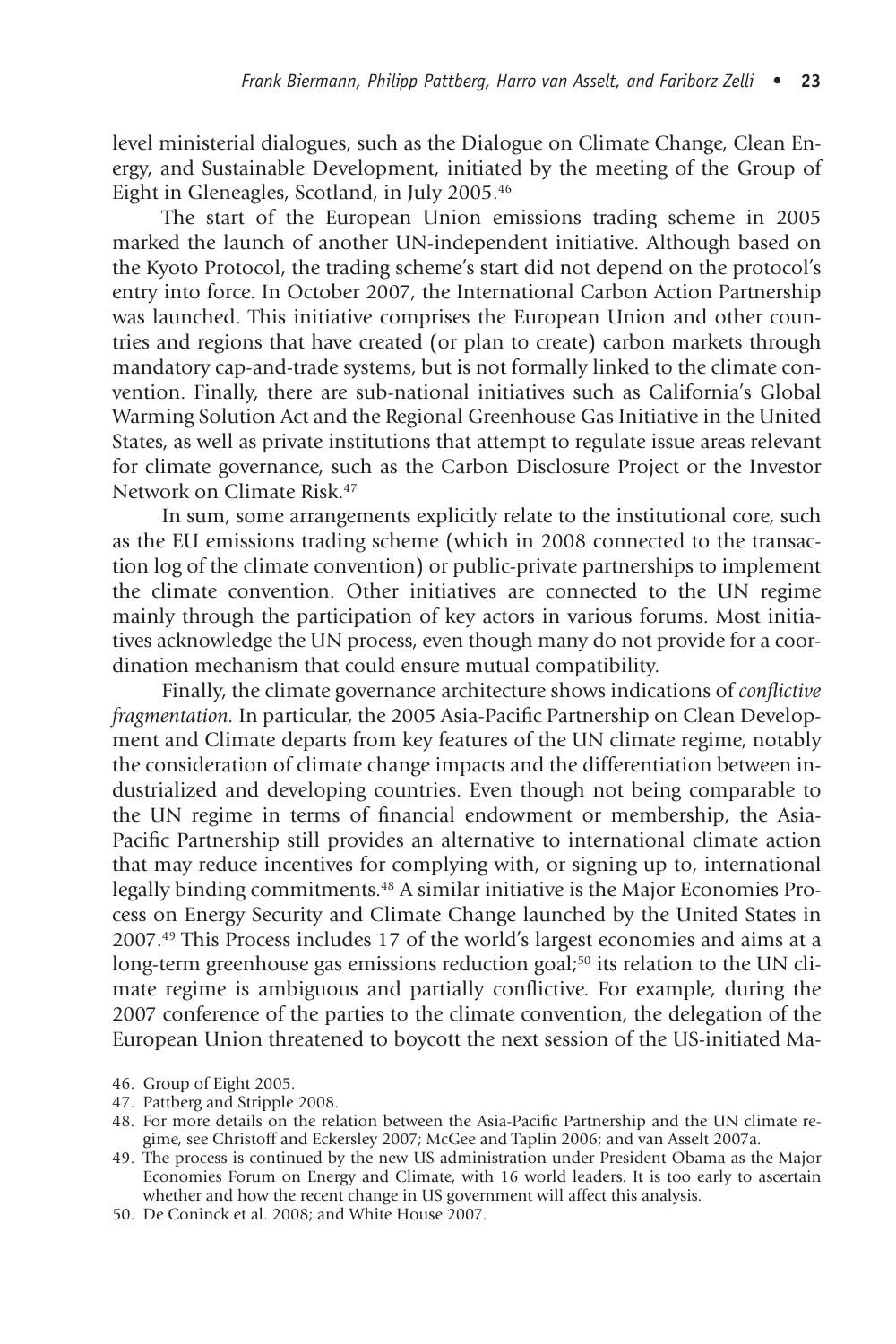jor Economies Process. As argued by Germany's Environment Minister Sigmar Gabriel, "[n]o result in Bali means no Major Economies Meeting."51 Representatives from the Group of 77 and China, too, argued that the UN climate regime should remain the central platform for addressing action on climate change.<sup>52</sup>

Importantly, these instances of fragmentation in climate governance are intentional.<sup>53</sup> The Asia-Pacific Partnership and similar proposals—backed by the United States—were created not out of ignorance of the climate regime but *because* of it, at a time when the climate convention and the Kyoto Protocol were well established and in force. In addition, the emergence of numerous initiatives outside of the climate regime indicates that the global climate governance architecture may become more fragmented over time. Many new initiatives include the United States, which has rejected the Kyoto Protocol; most are not (or are only loosely) linked to the UN climate regime; and the compatibility of some norms and principles with those of the core institution is often ambiguous.

Nonetheless, the overall architecture of climate governance, at present, can be best characterized as an example of cooperative fragmentation.

## **Consequences of Fragmented Governance Architectures**

Different degrees of fragmentation of governance architectures are likely to show different degrees of governance performance. More integrated governance architectures may promise a higher effectiveness in terms of solving the core problems in an issue area. Yet this claim is contested, and several authors emphasize the potential benefits of a multitude of agreements, institutions, and approaches within an overall fragmented architecture. Claims in favor and against stronger or lesser fragmentation are found in a variety of literatures, ranging from international relations and international law, to the comparative study of environmental policy. In this section, we review these claims, organized around the question of  $(1)$  the relative speed of reaching agreements;  $(2)$ the level of regulatory ambition that can be realized; (3) the level of potential participation of actors and sectors; and (4) the equity concerns involved.

The four aspects of speed, ambition, participation, and equity are interrelated, and eventually will have a bearing on overall governance performance. While we use them here to structure arguments on the *consequences* of fragmentation, the criteria we presented in Table 1 help assess the *degree* of fragmentation. This assessment of existing propositions views fragmentation as a contin-

<sup>51.</sup> Sigmar Gabriel, quoted in *Der Spiegel OnLine,* available at http://www.spiegel.de/international/ world/0,1518,523211,00.html, accessed 8 July 2009.

<sup>52.</sup> International Institute for Sustainable Development 2007a. To some extent, this reluctance towards US initiatives is in line with predictions by the scholarly literature on non-hegemonic regimes. See for instance Brem and Stiles 2009.

<sup>53.</sup> For a discussion of the problems related to intentional interplay, see Young 2008b.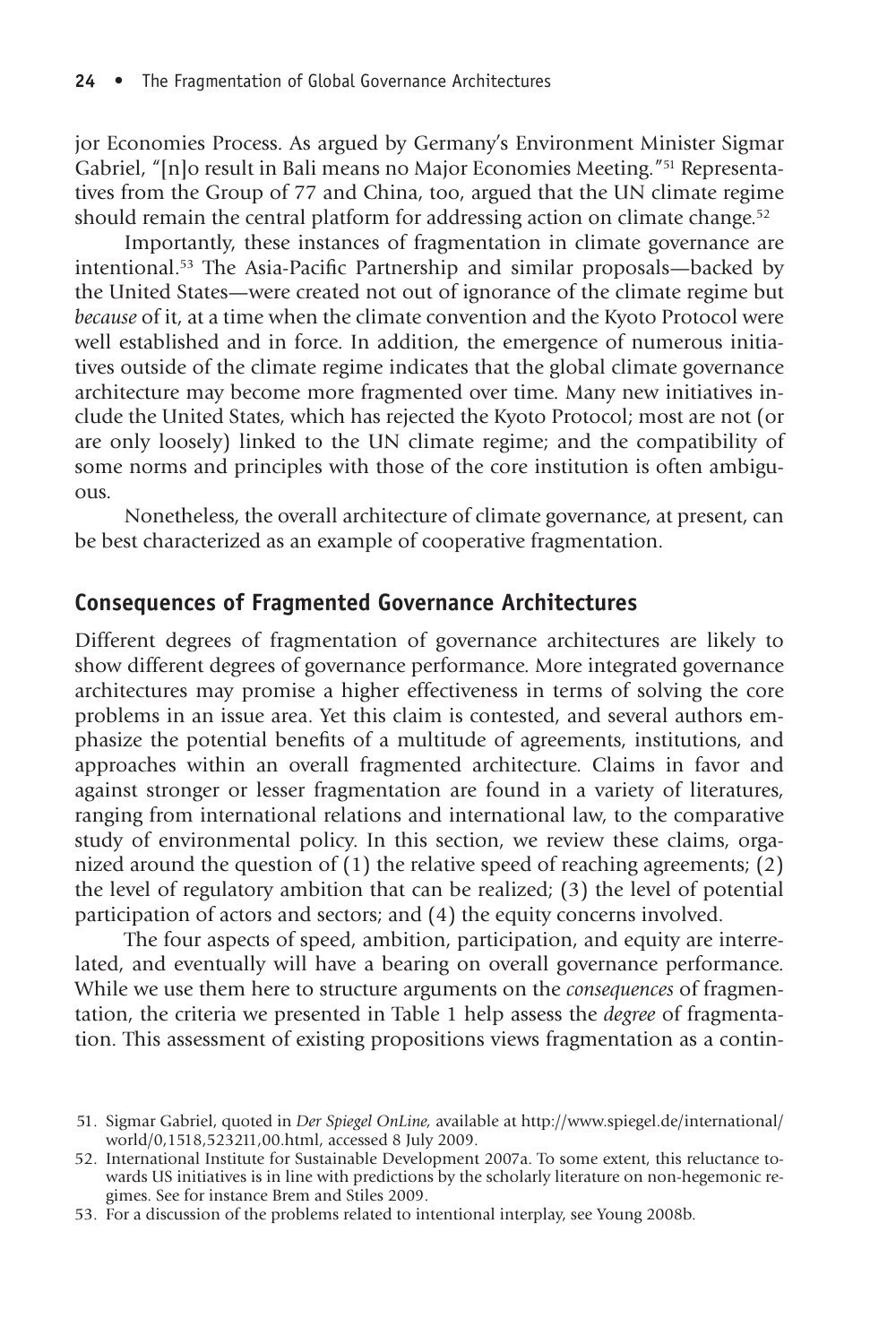uum, with different claims as to the relative positive or negative consequences of higher (conflictive) or lower (synergistic) degrees of fragmentation.

#### *Speed*

Proponents of fragmentation in governance architectures emphasize, first, that small-n agreements that encompass only the most important countries may on average be faster to negotiate and to enter into force. Fragmentation, in its cooperative form with different memberships, loosely integrated institutions and common core norms, could thus be a positive quality of governance architectures, or at least not a reason for concern. With regard to climate governance, Victor for instance favors an approach of one "club" that involves small numbers of nations that would negotiate and review climate policy packages.<sup>54</sup> Others have suggested that the United States should conclude alternative, regional agreements with like-minded countries, for example in Latin America,<sup>55</sup> or with China and, possibly, other key developing countries.<sup>56</sup> Bodansky, for instance, argued for an "institutional hedging strategy" with the United States becoming the creator of "a more diversified, robust portfolio of international climate change policies in the long term."57 In terms of actor constellation, such regional or small-n agreements could incorporate the world's largest greenhouse gas emitters and allow for experimentation with alternative international regulatory frameworks. For some, such an approach would allow more profound negotiations with "moderate" developing countries, while avoiding interference or obstruction by "hard-line" developing countries.58 Likewise, Barrett argues for a multi-track climate treaty system, with protocols for research and development into mitigation technologies; the development and diffusion of these technologies; funding for adaptation; and geo-engineering.59 Similarly, Sugiyama and Sinton suggest an "orchestra of treaties" that would have many elements described here as cooperative fragmentation. This orchestra of treaties would complement the climate convention with a focus on mitigation and adaptation technologies, clean development in developing countries, and carbon markets.<sup>60</sup> Countries could apply a pick-and-choose strategy and sign only those treaties that promote their own interests.

However, it is doubtful whether the speed of reaching small-n initial agreements would indeed improve the overall governance performance. An architecture with a cooperative or conflictive degree of fragmentation produces solutions that fit the interests only of the few participating countries. There is no

60. Sugiyama and Sinton 2005.

<sup>54.</sup> Victor 2007.

<sup>55.</sup> Bodansky (2002, 6) suggests Colombia, Costa Rica and Mexico, traditionally close allies of the United States and, in the case of Mexico, even members of NAFTA.

<sup>56.</sup> Stewart and Wiener 2003.

<sup>57.</sup> Bodansky 2002, 1.

<sup>58.</sup> Bodansky 2002, 6.

<sup>59.</sup> Barrett 2007.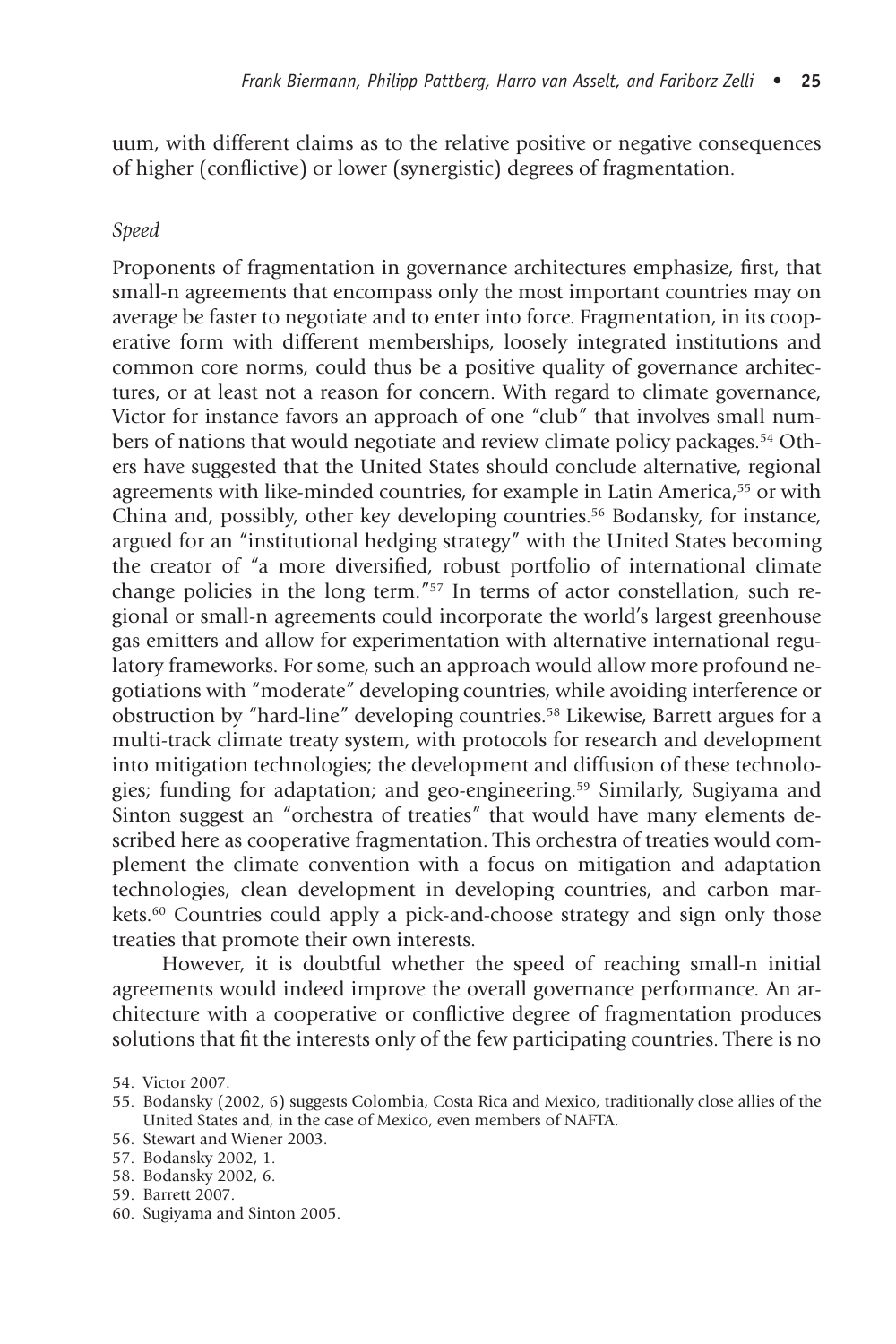guarantee that other countries will join. A quick success in negotiating small-n agreements might run counter to long-term success, when important structural regime elements have not been sufficiently resolved.<sup>61</sup> A certain degree of instant problem solving through a small-n agreement might provide disincentives for third-party countries to engage in climate action and could further disintegrate the overall negotiation system.

The 1987 Montreal Protocol illustrates many of these problems. Even though the protocol was relatively quickly negotiated within the OECD group, major developing countries did not accept it. Two years after adoption of the protocol, only 10 had ratified the treaty, and of the 13 developing countries whose chlorofluorocarbon consumption appeared to rise in 1987 most sharply, only Mexico, Nigeria, and Venezuela had joined.<sup>62</sup> In August 1989, a UN working group hence warned that "for the Protocol to be fully effective in its purpose of controlling the emissions of chlorofluorocarbons and halons, all countries must become Parties."63 Both China and India agreed to ratify the treaty only after substantial changes to its basic structure had been made. In the ozone regime, the Southern contribution to the problem was small, yet threatened to grow. In climate governance, by contrast, the Southern role is much larger from the outset. Regional agreements of a few like-minded players, in the hope that others will later follow, do not promise to bring the long-term trust and regime stability that is needed in the climate domain. An "institutional hedging strategy"64 with different policies and regimes scattered around the globe might hence eventually move towards a more conflictive degree of fragmentation with conflicting norms and different actors supporting different institutions. This outcome might wreak havoc on the larger goal of building long-term stable climate governance.<sup>65</sup>

#### *Ambition*

Some strands of cooperation theory suggest that small-n agreements within a fragmented architecture might prove more progressive and far-reaching. While a universal architecture might include all nations and ideally even reach full compliance, its eventual norms and standards could be rather low and modest. Socalled "narrow-but-deep" agreements that achieve substantial policy goals with relatively little participation may be superior to a situation of a less demanding regime even if it has full participation and compliance ("broad-but-shallow").<sup>66</sup> A fragmented architecture could also increase opportunities for side-payments.

- 61. Biermann 2005; and van Asselt 2007a.
- 62. Kohler, Haaga and Camm 1987.
- 63. Informal Working Group of Experts on Financial Mechanisms for the Implementation of the Montreal Protocol 1989, para. 8.
- 64. Bodansky 2002.
- 65. See also Müller et al. 2003; and Biermann 2005.
- 66. Aldy, Barrett and Stavins 2003.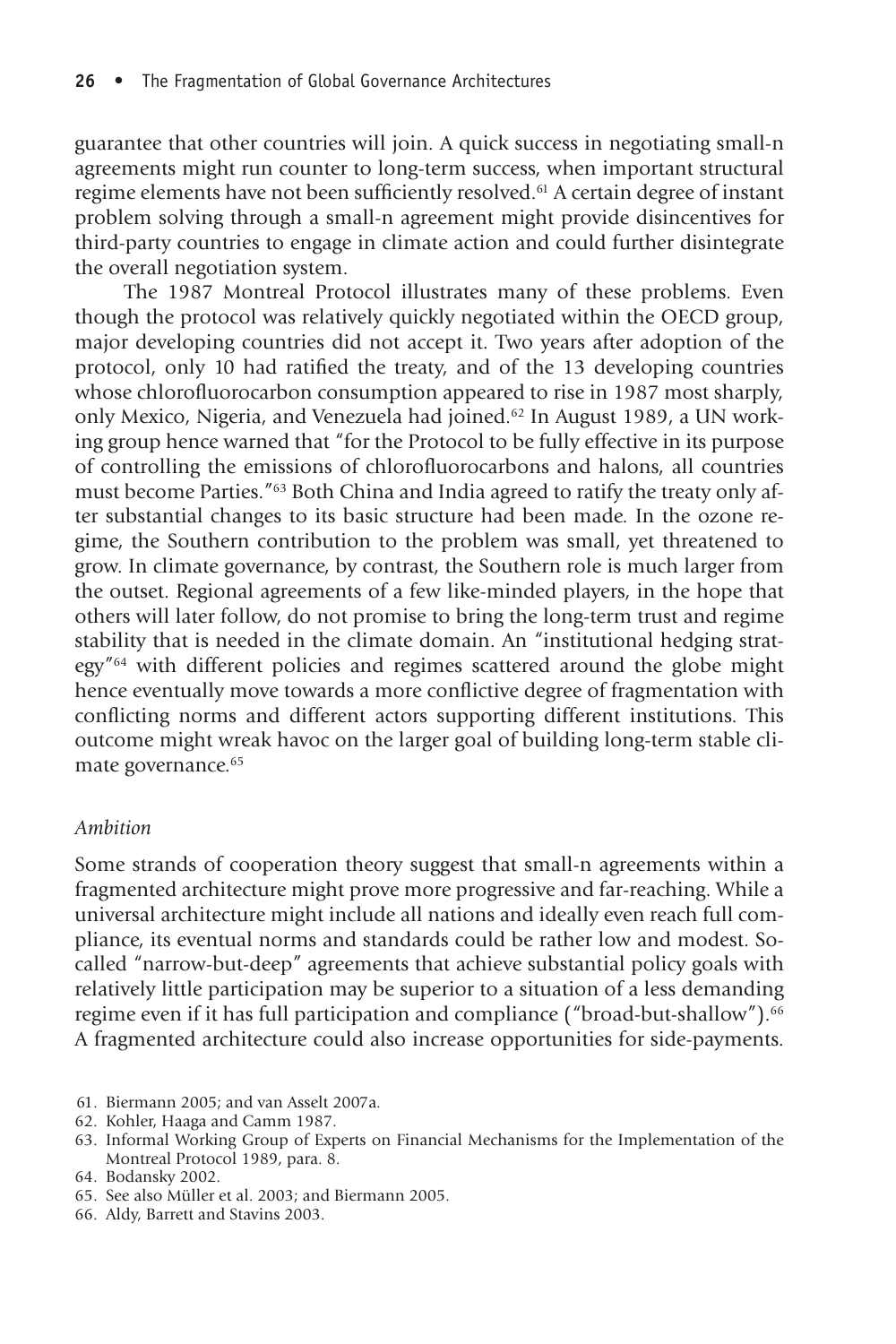Bilateral agreements among countries may allow for concessions that governments would find unacceptable to grant to a larger group of states. Such concessions could include bilateral trade concessions, the bilateral exchange of technology, or support for enhanced political influence in international organizations. In a 2007 position paper for the UN climate negotiations, the United States has indicated that "[i]n some cases, it may be most appropriate for some activities to be undertaken in other multilateral fora."<sup>67</sup> At the same time, the United States, Japan, and Canada have expressed support of sectoral approaches,<sup>68</sup> although there is no international agreement on their usefulness.<sup>69</sup>

Some strands of the literature on environmental policy analysis also suggest that fragmentation and regulatory diversity increase innovation and thus overall governance performance.70 In federal political systems, for instance, regulatory competition may allow for the development of different solutions in different regulatory contexts, of which the most effective will "survive" and be diffused to other regulatory contexts. Fragmentation may enhance innovation at the level of the firm or public agency and increase innovation in the entire system. A key tenet is the notion of diffusion of innovation, including innovations of policies, technologies, procedures, and ideas. This is also central to the claim of environmentally beneficial consequences of trade, which would reduce artificial barriers to the free transfer of technologies and products, and thus increase efficiency and innovation.<sup>71</sup> Stewart and Wiener, for example, propose that the United States should initially stay outside the Kyoto framework and seek to establish a new framework with China and, possibly, other key developing countries. This would address the world's two largest greenhouse gas emitters and allow for experimentation of alternative international climate regulatory frameworks.72

However, quickly negotiated small-n agreements might decrease also the level of ambition in the long run. At a later stage, when interest-constellations change and new situations arise, it might be difficult to reach agreement within the international community without an existing overall agreement that includes those structural elements. In addition, smaller agreements only with few like-minded countries will decrease the opportunity for creating package deals, which will minimize overall policy acceptance and effectiveness.<sup>73</sup>

Economic modeling projects that compared different hypothetical universal and fragmented climate regimes—based on criteria of environmental effectiveness, cost effectiveness, and cost distribution—also concluded that the more fragmented a regime is, the higher the costs are to stabilize greenhouse gas con-

<sup>67.</sup> UNFCCC 2008a, 87.

<sup>68.</sup> UNFCCC 2008a, 88; 2008b, 9; 2008c, 11.

<sup>69.</sup> International Institute for Sustainable Development 2008.

<sup>70.</sup> Jänicke and Jacob 2006.

<sup>71.</sup> Tews, Busch, and Jörgens 2003.

<sup>72.</sup> Stewart and Wiener 2003.

<sup>73.</sup> Folmer et al. 1993; Haas 1980; and IPCC 2001, 626–627.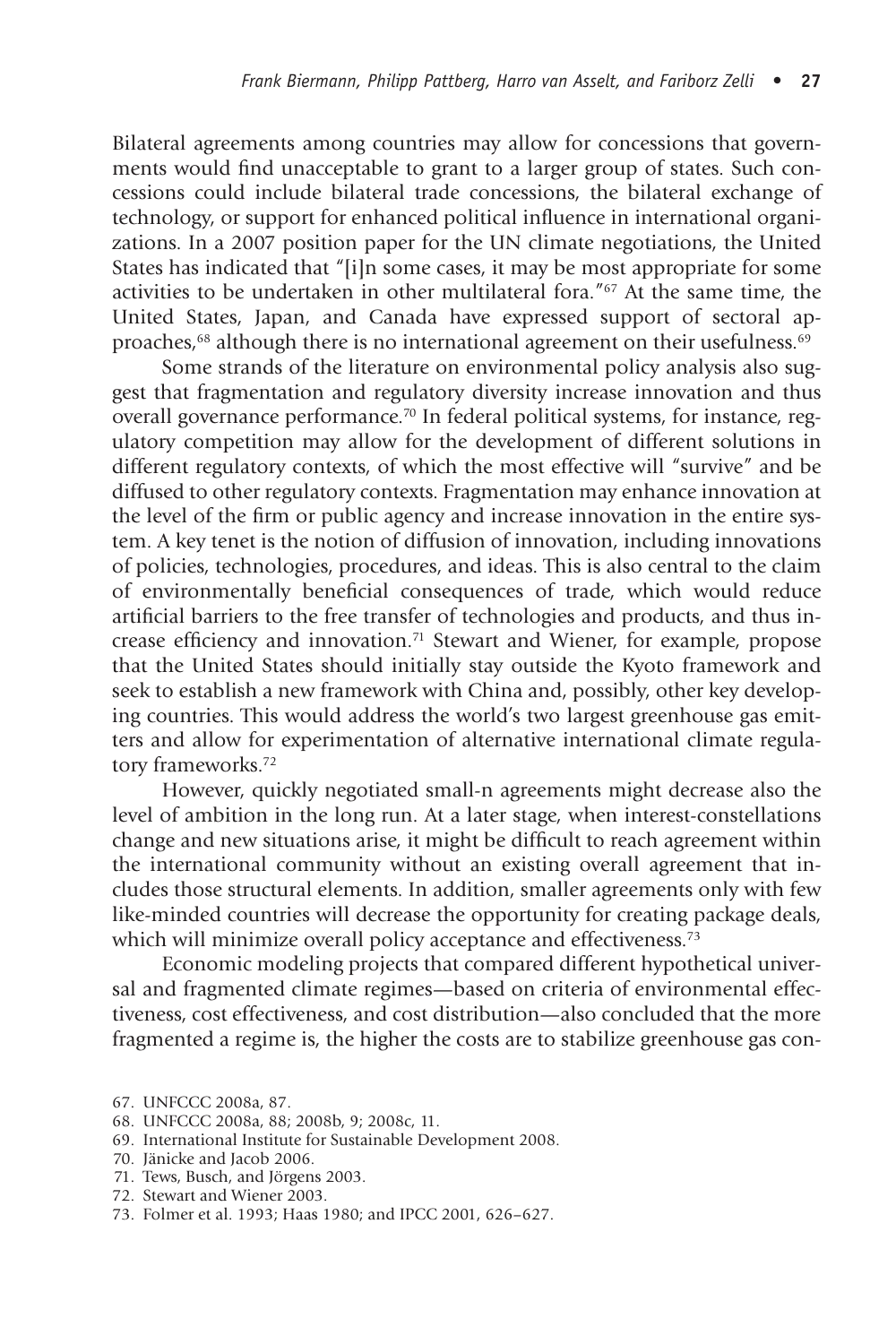centrations at low levels, because more ambitious reduction targets need to be achieved by a smaller number of countries.74 As Aldy, Barrett, and Stavins concur, "[c]urrent understanding of the benefit and cost functions characterizing climate change suggest that the latter type of policy [broad-but-shallow] is more likely to satisfy the dynamic efficiency criterion. Since marginal emissions control costs increase steeply, a broad-but-shallow policy would result in lower overall costs."75

Similarly, economic model calculations show that emission trading brings both higher environmental effectiveness and cost-effectiveness if based on a universal architecture. If one compares the relative costs of four possible architectures for emissions trading—global trading based on the Kyoto Protocol, formal linking of regional emission trading, indirect linkages of regional emissions trading through common acceptance of credits, and a mixed approach that combines elements of these three scenarios—then one finds that an environmentally ambitious global trading approach is the best to control global emissions, while formal linking of emission trading systems can be a fallback option. A more fragmented architecture, for example through indirect linking, is less likely to lead to a comprehensive and effective response.<sup>76</sup>

In addition, regulatory fragmentation in combination with free trade and economic competition might result in the general decline of environmental standards, the so-called "race to the bottom." This hypothesis has only limited empirical support regarding *current* environmental policies. However, the increasing future needs of more stringent environmental policies, notably in climate governance, will also increase costs of regulation, which will then make regulatory differentials in some sectors more relevant for a "race to the bottom" scenario (also known as the "chilling effect"<sup>77</sup>). This problem is central to domestic complaints by energy-intensive industries in many countries.78 Related is the concern of a general regulatory "chaos" not only in environmental issue areas, but also in associated domains such as energy, agriculture, or transport. For example, investors in the Kyoto Protocol's Clean Development Mechanism have emphasized the importance of clear signals of a long-term commitment of all actors to one stable process. In sum, governance architectures of the conflictive type that do not unite all major actors in one coherent and consistent regulatory framework and that include conflicting norms and principles are likely to send confusing messages to all, thus reducing the overall performance of the system.

#### *Participation*

Some suggest that a higher degree of fragmentation might reduce entry costs for actors, including private entities such as industry and business. The role of pri-

- 74. Hof, den Elzen and van Vuuren 2010.
- 75. Aldy, Barrett, and Stavins 2003, 378.
- 76. Flachsland et al. 2010.
- 77. Eckersley 2004.
- 78. van Asselt and Biermann 2007.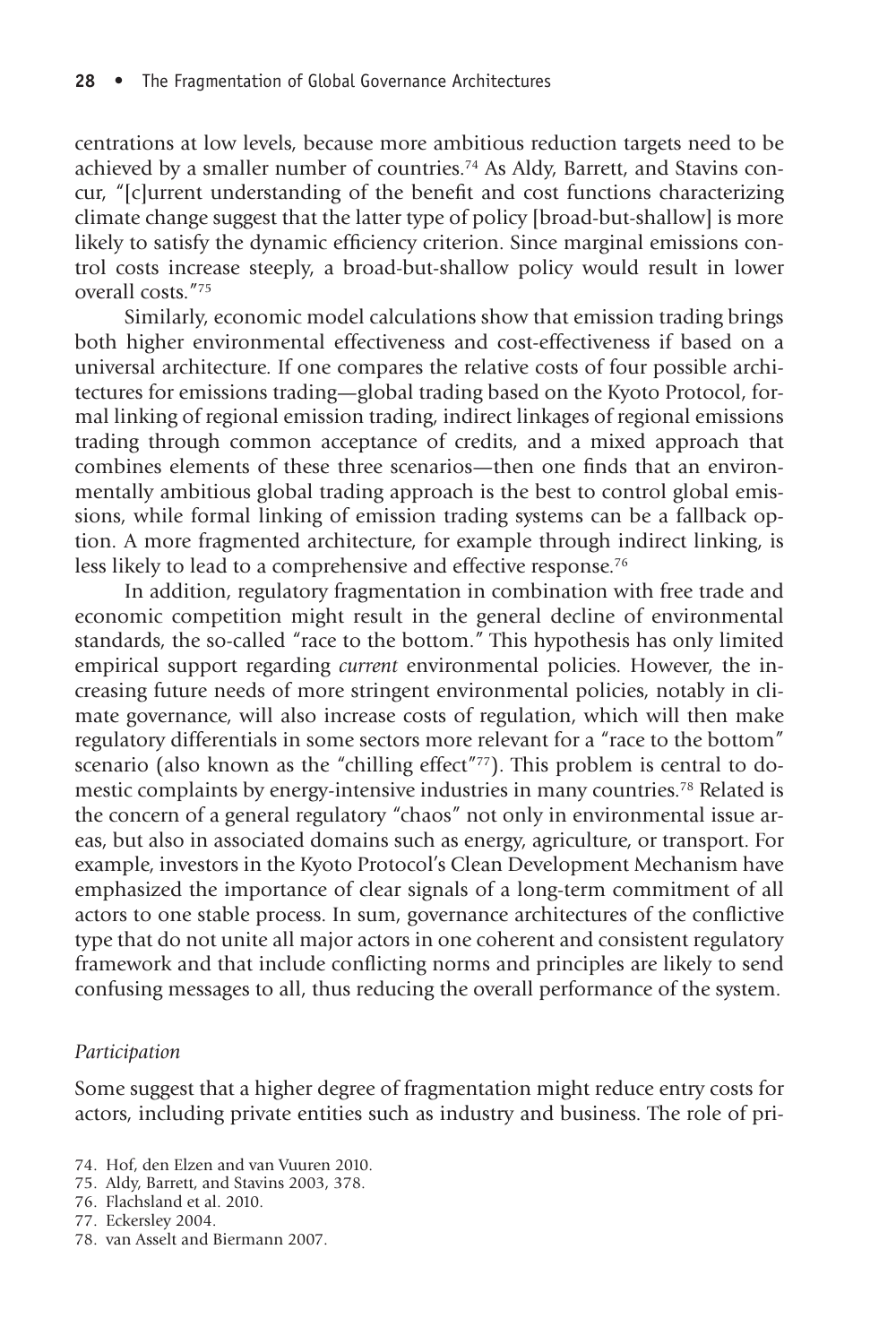vate actors and new forms of governance beyond the state are a key concern in recent institutional scholarship on the environment.<sup>79</sup> A loose network of various institutions, many of which might be public-private, could make it easier for business actors to engage in rule making and thus help creating regulatory systems that are easy to implement and affordable from a business perspective. In addition, a fragmented governance architecture might make it easier to broaden the coverage of relevant sectors. A positive understanding of (synergistic) fragmentation could circumvent negotiation stalemates among countries that may have been caused by attempts to find a universal agreement. For example, the Kyoto Protocol does not yet require emission reductions from aviation and international maritime transport, whereas the European Union has taken up aviation in its emissions trading scheme. Thus, higher degrees of cooperative fragmentation where key norms are not in conflict may allow for more and different policy approaches, which could facilitate the inclusion of more relevant actors and areas than would be feasible through a more integrated but static architecture.

Yet again, serious problems may outweigh benefits. First, conflictive fragmentation, where different actors pull in different directions, may complicate linkages with other policy areas. There may be strong economic implications in terms of international competitiveness—if one coalition of states adopts a stringent policy (for example binding emission ceilings), while other coalitions opt for a less rigorous way of reducing emissions (for example voluntary pledges). This, in turn, could have severe ramifications for the world trade regime that unites both coalitions under one uniform umbrella. A less fragmented architecture, on the other hand, could allow for systematic and stable agreements between the institutional frameworks of the world trade regime and environmental institutions. Since a fragmented architecture may decrease entrycosts for private actors, it is also conceivable that business actors use regulatory fragmentation to choose among different levels of obligation, thereby starting a race-to-the-bottom within and across industry sectors.<sup>80</sup>

## *Equity*

A fragmented architecture might offer solutions that are specifically tailored for specific regions and thus increase equity by better accounting for special circumstances. Reinstein, for example, proposed a bottom-up process in which countries—similar to trade negotiations—would put on the table acceptable climate policies and measures in line with national circumstances.<sup>81</sup> Some lawyers also argue that increased fragmentation in international law is a way of accom-

80. Vormedal 2008.

81. Reinstein 2004.

<sup>79.</sup> Biermann and Pattberg 2008; Falkner 2003; Jagers and Stripple 2003; Jordan 2008; Pattberg 2005, 2006; and Pattberg and Stripple 2008.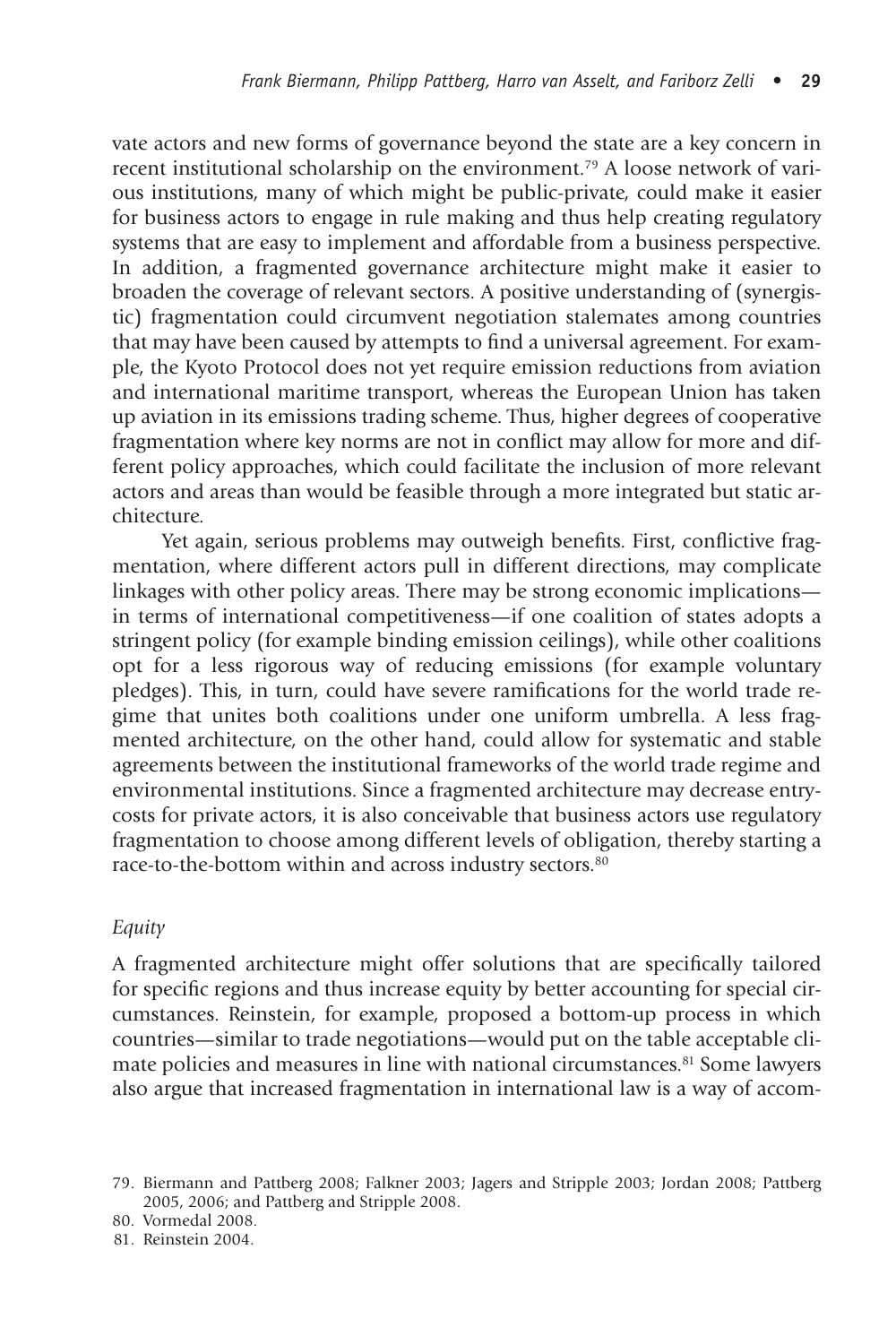modating different interests of states. As a result, specialized regimes may better serve the interests of governments and have higher compliance rates.<sup>82</sup>

Yet, fragmented architectures also raise serious concerns of equity and fairness. Cooperation theory assumes that bilateral and small-n agreements grant more bargaining power to larger and more influential countries, while large-n agreements allow smaller countries to enter into coalitions, such as the Group of 77 and China, that protect their collective interests from encroachment by larger countries. In the end, perceptions of inequity and unfairness are linked to policy effectiveness through its legitimacy—a governance system that is not seen as fair by all parts of the international community is likely to lack in overall effectiveness.83 As stressed by Benvenisti and Downs, "powerful states have increasingly turned to fragmentation to maintain their control."84 Fragmentation allows powerful states to opt for a mechanism that best serves their interests, in the form of "forum shopping,"85 or to create new agreements if the old ones no longer fit their interests.

In the same vein, many climate-related initiatives like the Asia-Pacific Partnership, the Carbon Sequestration Leadership Forum, or the Methane to Markets partnership include leading developed and developing countries while excluding least developed countries.86 The investment agendas of these initiatives therefore do not reflect the immediate interests of many of those countries that are most affected by climate change. The bulk of developing countries thus continue to support the multilateral approach in climate policy as in other policy domains. Less fragmented and more integrated architectures allow the South to count on its numbers in diplomatic conferences and gain bargaining power from a uniform negotiation position. They allow for side-payments across negotiation clusters within an issue area and across different policies, and minimize the risk for developing countries to be coerced into bilateral agreements with powerful nations that might offer them suboptimal negotiation outcomes.87 For the many smaller and medium-sized developing countries, unity is strength, and multilateralism may seem its core guarantee. Since the emergence of the climate issue, the South has therefore sought to bring all negotiations under the UN framework and to frame global warming as an overarching political problem with implications far beyond mere environmental policy.

- 82. Hafner 2004, 859, argues that a "less-than-global approach seems particularly necessary when different States clearly hold different beliefs about what basic values should be preserved by international regulation."
- 83. On the link between legitimacy and effectiveness, see Andresen and Hey 2005; and Dingwerth 2005. In general on the role of accountability and legitimacy as analytical problems in earth system governance research, see the Science and Implementation Plan of the IHDP Earth System Governance Project (Biermann et al. 2009).
- 84. Benvenisti and Downs 2007, 626.
- 85. Hafner 2000; and Raustiala and Victor 2004.
- 86. Ott 2007, 18.
- 87. Abrego et al. 2003.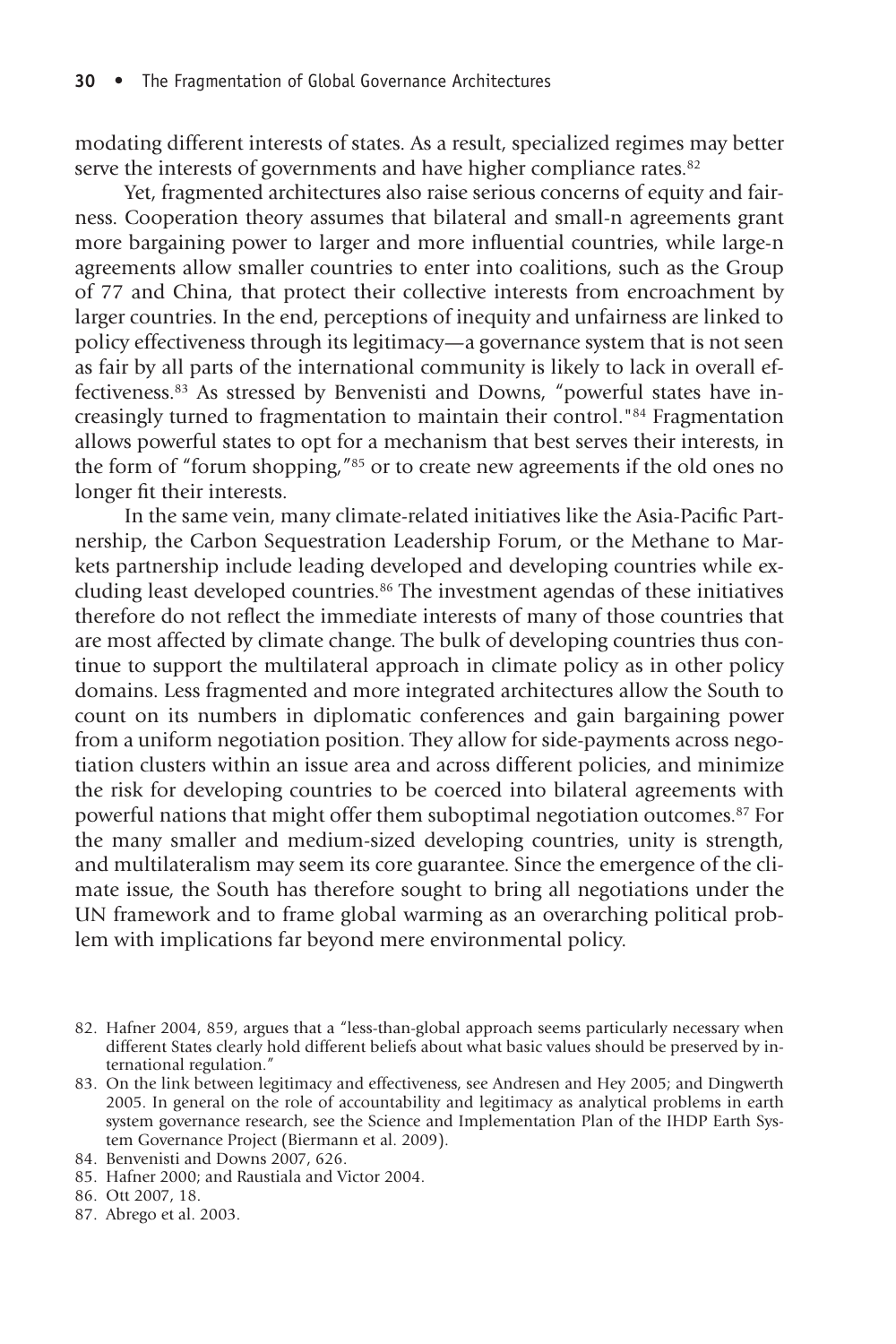## **Conclusions**

This article has focused on the issue of fragmentation, which we see as a ubiquitous structural characteristic of global governance architectures today. We have shown that different types of fragmentation exist, and have conceptualized the debate by differentiating between three degrees of fragmentation, which we termed synergistic, cooperative, and conflictive. Subsequently we have illustrated these concepts in the field of global climate governance. Building on this conceptualization, we have discussed the potential consequences of different degrees of fragmentation. We found that different types of fragmentation are likely to have different degrees of performance. While cooperative forms of fragmentation may entail both significant costs and benefits, we did not find convincing arguments in favor of a high, or conflictive, degree of fragmentation. On balance, conflictive fragmentation of global governance architectures appears to bring more harm than positive effects, and can generally be seen as a burden on the overall performance of the system. On the other hand, what we described as "synergistic fragmentation" might often be a realistic second-best option in a world of diversity and difference in which purely universal governance architectures are more a theoretical postulate than a real-life possibility.

This raises the policy question of how to minimize extreme cases of conflictive fragmentation and how to address some of the negative effects of cooperative fragmentation. This policy question is particularly important for the area of climate governance. Here it seems crucial to increase synergies within the policy area, to better integrate processes under the climate convention and the Kyoto protocol and to reduce duplication, for instance in the current parallel negotiations on technology transfer in different arenas. Negotiations leading to future agreements should address key topics—such as deforestation, technology transfer, or capacity building—in only one forum. Regarding the cooperative and partially conflictive fragmentation between UN climate governance and climate arrangements outside this umbrella, it is imperative to open these institutions to additional members. For example, the Asia-Pacific Partnership could be broadened to also include least developed countries and small-island developing states in the region, and to ensure through formal declarations or clauses better integration with the overall UN processes. Furthermore, formal coordination between these arrangements and the UN negotiations could ensure that they work towards common objectives.<sup>88</sup> The UN climate regime also needs to be better coordinated with non-environmental institutions in order to minimize conflictive fragmentation, most importantly with regard to the WTO. Russia's ratification of the Kyoto Protocol demonstrates that linking both arenas can create additional incentives for countries to support climate policies. Better integration can help identify similar constellations of actors. For instance, like the climate regime, the WTO is hosting discussions on the transfer of climatefriendly goods and services in the special session of the WTO Committee on

88. van Asselt 2007a.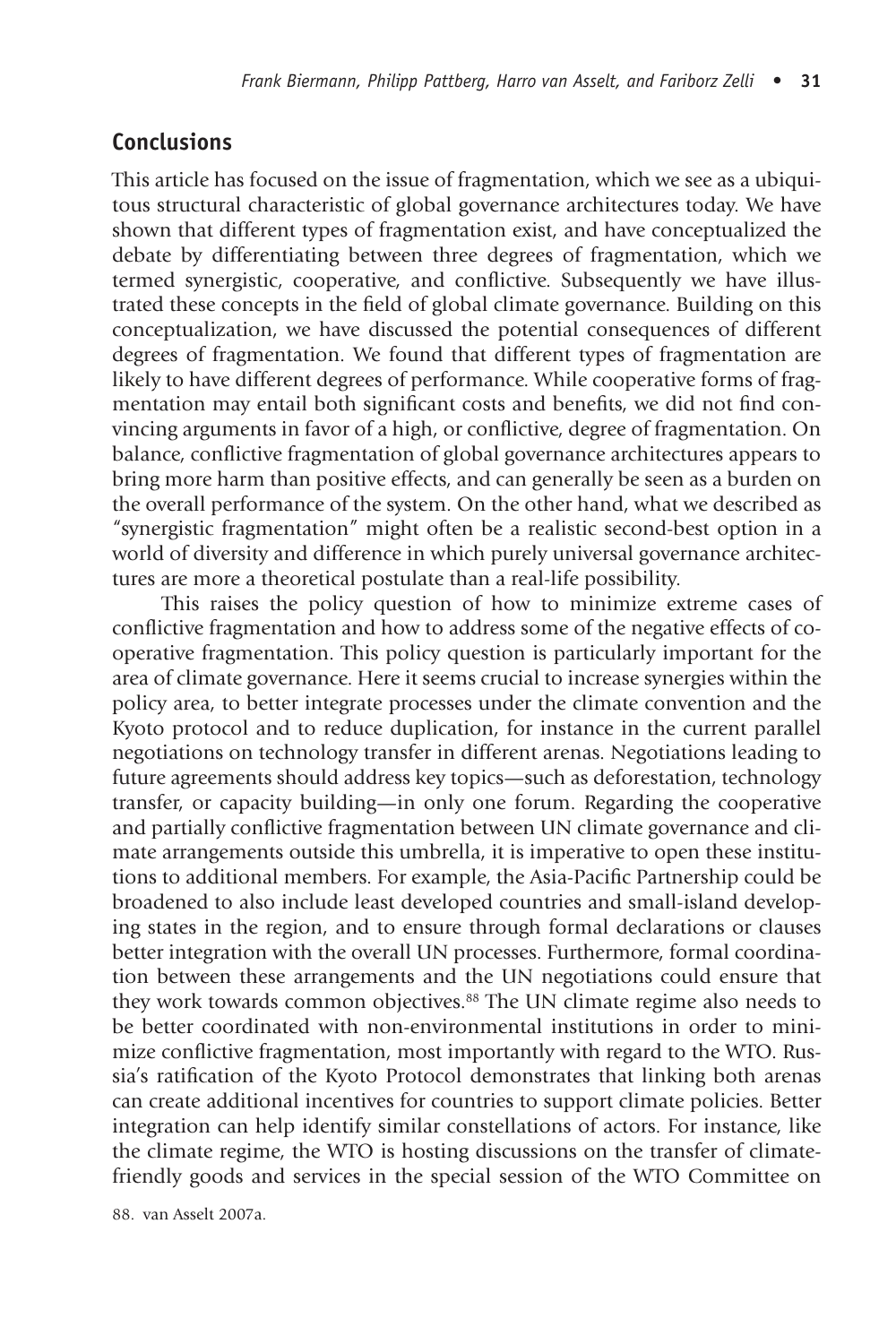Trade and Environment. As long as this discussion remains within the WTO and is not linked to similar debates in the climate regime, integration is unlikely. Policy-makers have recognized this problem: in 2007, trade ministers, senior trade officials and the WTO director-general met for the first time during a conference of the parties to the climate convention to discuss trade-related aspects of climate change. Yet this meeting also reflected the increasing fragmentation of the climate governance domain, with only a few countries—and none from Africa—represented.

Finally, yet importantly, our analysis shows that major scholarly literatures offer conflicting statements regarding the relative advantages and disadvantages of fragmentation. This calls, we argue, for a continuation of this line of work, both through more in-depth empirical studies of fragmentation in particular policy domains and through larger comparative study programs that reach beyond the environmental policy domain. Such studies could also provide theorydriven explanations for the causes and consequences of fragmentation of given architectures, as well as for possible changes of the degree of fragmentation over time. This article, with its typological overview of degrees and consequences of fragmentation and its review of relevant academic writing, offers one starting point on which such further research could build.

## **References**

- Abrego, Lisandro, Carlo Perroni, John Whalley, and Randall M. Wigle. 2003. Trade and Environment: Bargaining Outcomes from Linked Negotiations. *Review of International Economics* 9 (3): 414–428.
- Aldrich, Howard E. 1979. *Organizations and Environments.* Englewood Cliffs, NJ: Prentice-Hall.
- Aldy, Joseph E., and Robert N. Stavins, eds. 2007. *Architectures for Agreement. Addressing Global Climate Change in the Post-Kyoto World.* Cambridge, UK: Cambridge University Press.
- Aldy, Joseph E., Scott Barrett, and Robert N. Stavins. 2003. Thirteen Plus One: A Comparison of Global Climate Policy Architectures. *Climate Policy* 3 (4): 373–397.
- Andersen, Regine. 2002. The Time Dimension in International Regime Interplay. *Global Environmental Politics* 2 (3): 98–117.
	- ———. 2003. FAO and the Management of Plant Genetic Resources. In *Yearbook of International Co-operation on Environment and Development 2003/2004,* edited by Olav Schram Stokke and Øystein B. Thommessen, 43–53. London: Earthscan.
- ———. 2008. *Governing Agrobiodiversity: Plant Genetics and Developing Countries.* Aldershot, UK: Ashgate.
- Andresen, Steinar. 2001. Global Environmental Governance: UN Fragmentation and Coordination. In *Yearbook of International Co-operation on Environment and Development 2001/2002,* edited by Olav Schram Stokke and Øystein B. Thommessen, 19– 26. London: Earthscan.
- Andresen, Steinar, and Ellen Hey. 2005. The Effectiveness and Legitimacy of International Environmental Institutions. *International Environmental Agreements: Politics, Law and Economics* 5 (3): 211–226.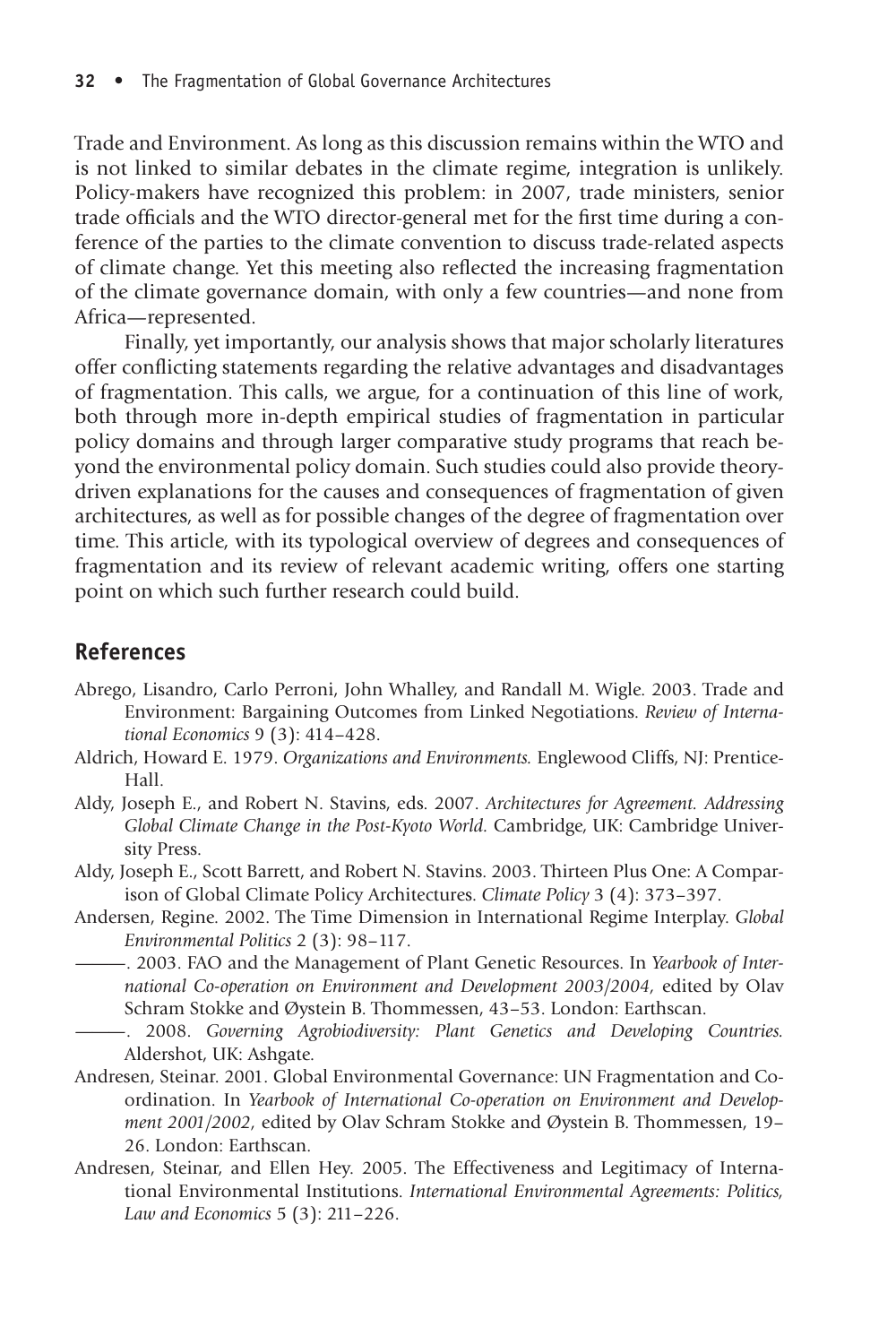- Aybet, Gulnur. 2000. *A European Security Architecture after the Cold War: Questions of Legitimacy.* Houndmills, UK: Palgrave Macmillan.
- Barrett, Scott. 2007. A Multitrack Climate Treaty System. In *Architectures for Agreement. Addressing Global Climate Change in the Post-Kyoto World,* edited by Joseph E. Aldy and Robert N. Stavins, 237–259. Cambridge, UK: Cambridge University Press.
- Benvenisti, Eyal, and George W. Downs. 2007. The Empire's New Clothes: Political Economy and the Fragmentation of International Law. *Stanford Law Review* 60 (2): 595– 632.
- Bernstein, Steven, and Maria Ivanova. 2007. Institutional Fragmentation and Normative Compromise in Global Environmental Governance: What Prospects for Re-embedding? In *Global Liberalism and Political Order: Towards a New Grand Compromise?,* edited by Steven Bernstein and Louis W. Pauly, 161–185. Albany, NY: State University of New York Press.
- Biermann, Frank. 2000. The Case for a World Environment Organization. *Environment* 42 (9): 22–31.
- ———. 2005. Between the USA and the South: Strategic Choices for European Climate Policy. *Climate Policy* 5 (3): 273–290.
- ———. 2007. 'Earth System Governance' as a Crosscutting Theme of Global Change Research. *Global Environmental Change* 17 (3–4): 326–337.
- ———. 2008. Earth System Governance. A Research Agenda. In *Institutions and Environmental Change: Principal Findings, Applications, and Research Frontiers,* edited by Oran R. Young, Leslie A. King and Heike Schroeder, 277–302. Cambridge, MA: MIT Press.
- Biermann, Frank, and Philipp Pattberg. 2008. Global Environmental Governance: Taking Stock and Moving Forward. *Annual Review of Environment and Resources* 33: 277– 294.
- Biermann, Frank, and Rainer Brohm. 2005. Implementing the Kyoto Protocol without the United States: The Strategic Role of Energy Tax Adjustments at the Border. *Climate Policy* 4 (3): 289–302.
- Biermann, Frank, and Steffen Bauer, eds. 2005. *A World Environment Organization: Solution or Threat for Effective International Environmental Governance?* Aldershot, England: Ashgate.
- Biermann, Frank, Michele M. Betsill, Joyeeta Gupta, Norichika Kanie, Louis Lebel, Diana Liverman, Heike Schroeder, and Bernd Siebenhüner, with contributions from Ken Conca, Leila da Costa Ferreira, Bharat Desai, Simon Tay, and Ruben Zondervan. 2009. *Earth System Governance: People, Places and the Planet. Science and Implementation Plan of the Earth System Governance Project.* ESG Report 1. Bonn, IHDP: The Earth System Governance Project. Available at www.earthsystemgovernance.org, accessed 16 June 2009.
- Bodansky, Daniel. 2002. *U.S. Climate Policy after Kyoto: Elements for Success.* Washington D.C.: Carnegie Endowment for International Peace. Available at http:// www.carnegieendowment.org/files/Policybrief15.pdf, accessed 24 June 2009.
- Brem, Stefan, and Kendall Stiles, eds. 2009. *Cooperating without America. Theories and Case Studies of Non-hegemonic Regimes.* London: Routledge.
- Bull, Hedley. 1977. *The Anarchical Society: A Study of Order in World Politics.* New York: Columbia University Press.
- Busch, Per-Olof. 2009. The Climate Secretariat: Making a Living in a Straitjacket. In *Man*agers of Global Change: The Influence of International Environmental Bureaucracies, ed-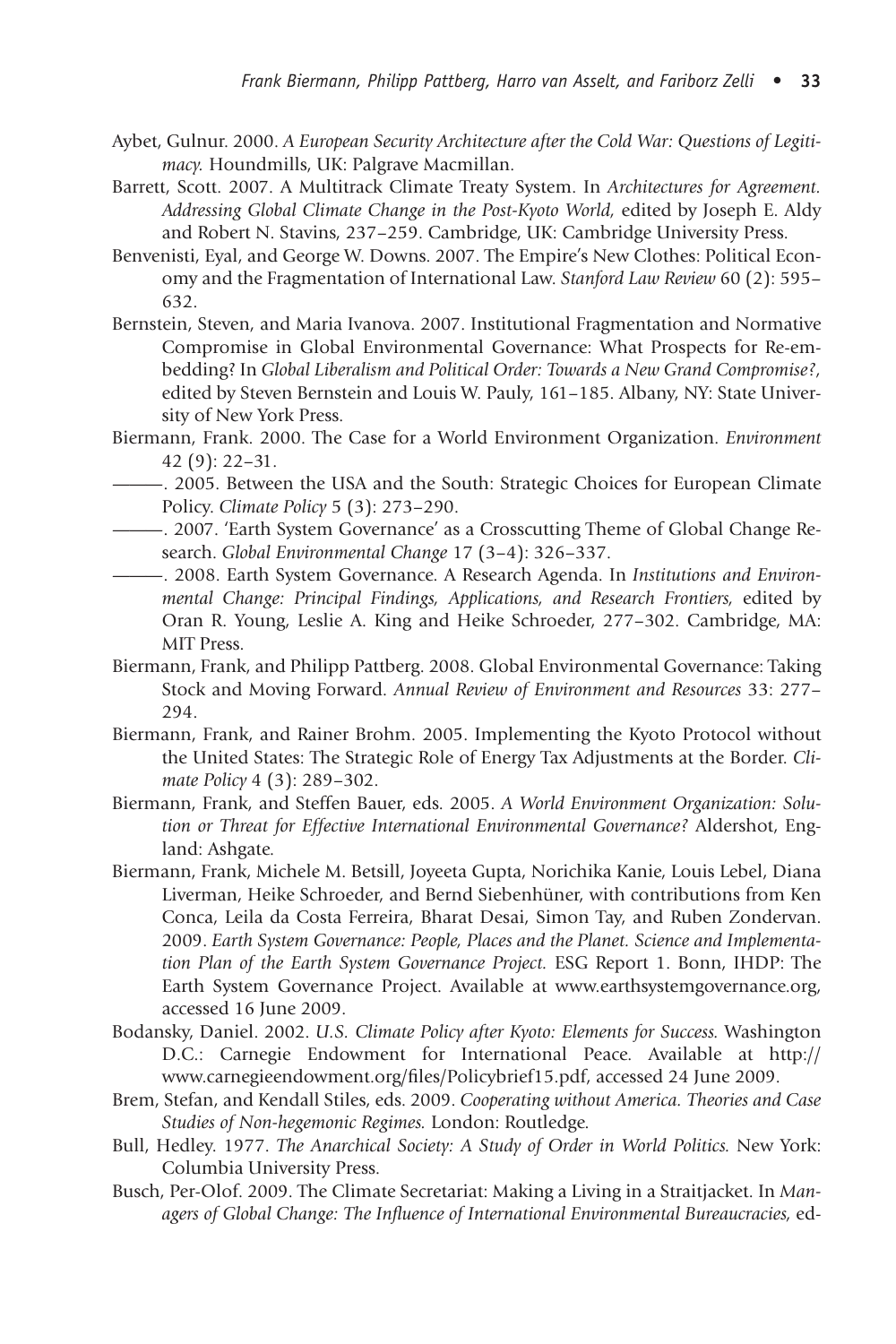ited by Frank Biermann and Bernd Siebenhüner, 75–99. Cambridge, MA: MIT Press.

- Chambers, W. Bradnee. 2001. International Trade Law and the Kyoto Protocol: Potential Incompatibilities. In *Inter-linkages: The Kyoto Protocol and the International Trade and Investment Regimes,* edited by W. Bradnee Chambers, 87–118. Tokyo: United Nations University Press.
- Charnovitz, Steve. 2005. Toward a World Environment Organization: Reflections Upon a Vital Debate. In *A World Environment Organization. Solution or Threat for Effective International Environmental Governance?,* edited by Frank Biermann and Steffen Bauer, 87–116. Aldershot, UK: Ashgate.
- Christoff, Peter, and Robyn Eckersley. 2007. The Kyoto Protocol and the Asia Pacific Partnership on Clean Development and Climate. In *Climate Law in Australia,* edited by Tim Bonyhady and Peter Christoff, 32–45. Sydney, NSW: Federation Press.
- Clark, Ian. 1997. *Globalization and Fragmentation. International Relations in the Twentieth Century.* Oxford, UK: Oxford University Press.
- Clémençon, Raymond. 2008. The Bali Road Map: A First Step on the Difficult Journey to a Post-Kyoto Protocol Agreement. *Journal of Environment and Development* 17 (1): 70–94.
- Das, Dilip K. 2007. *The Evolving Global Trade Architecture.* Cheltenham, UK: Edward Elgar.
- De Coninck, Heleen, Carolyn Fischer, Richard G. Newell, and Takahiro Ueno. 2008. International Technology-Oriented Agreements to Address Climate Change. *Energy Policy* 36 (1): 335–56.
- Dingwerth, Klaus. 2005. The Democratic Legitimacy of Public-private Rule-making: What Can We Learn from the World Commission on Dams? *Global Governance* 11 (1): 65–83.
- Eckersley, Robyn. 2004. The Big Chill: The WTO and Multilateral Environmental Agreements. *Global Environmental Politics* 4 (2): 24-40.
- Falkner, Robert. 2003. Private Environmental Governance and International Relations: Exploring the Links. *Global Environmental Politics* 3 (2): 72–87.
- Falkner, Robert, and Aarti Gupta. 2009. Limits of Regulatory Convergence: Globalization and GMO Politics in the South. *International Environmental Agreements* 9 (2): 113– 133.
- Fanelli, Jose Maria. 2008. *Macroeconomic Volatility, Institutions and Financial Architecture: The Developing World Experience.* Houndmills, UK: Palgrave Macmillan.
- Flachsland, Christian, Robert Marschinski, Ottmar Edenhofer, Marian Leimbach, and Lavinia Baumstark. 2010. Developing the International Carbon Market beyond 2012: Options and the Costs of Delay. In *Global Climate Governance beyond 2012: Architecture, Agency and Adaptation,* edited by Frank Biermann, Philipp Pattberg, and Fariborz Zelli. Cambridge, UK: Cambridge University Press (in press).
- Folmer, Henk, Pierre van Mouche, and Shannon E. Ragland. 1993. Interconnected Games and International Environmental Problems. *Environment and Resources Economics* 3 (4): 313–335.
- Galaskiewicz, Joseph. 1979. Interorganizational Relations. *Annual Review of Sociology* 11: 281–304.
- Gehring, Thomas, and Sebastian Oberthür. 2004. Exploring Regime Interaction: A Framework of Analysis. In *Regime Consequences. Methodological Challenges and Research Strategies,* edited by Arild Underdal and Oran R. Young, 247–280. Dordrecht: Kluwer.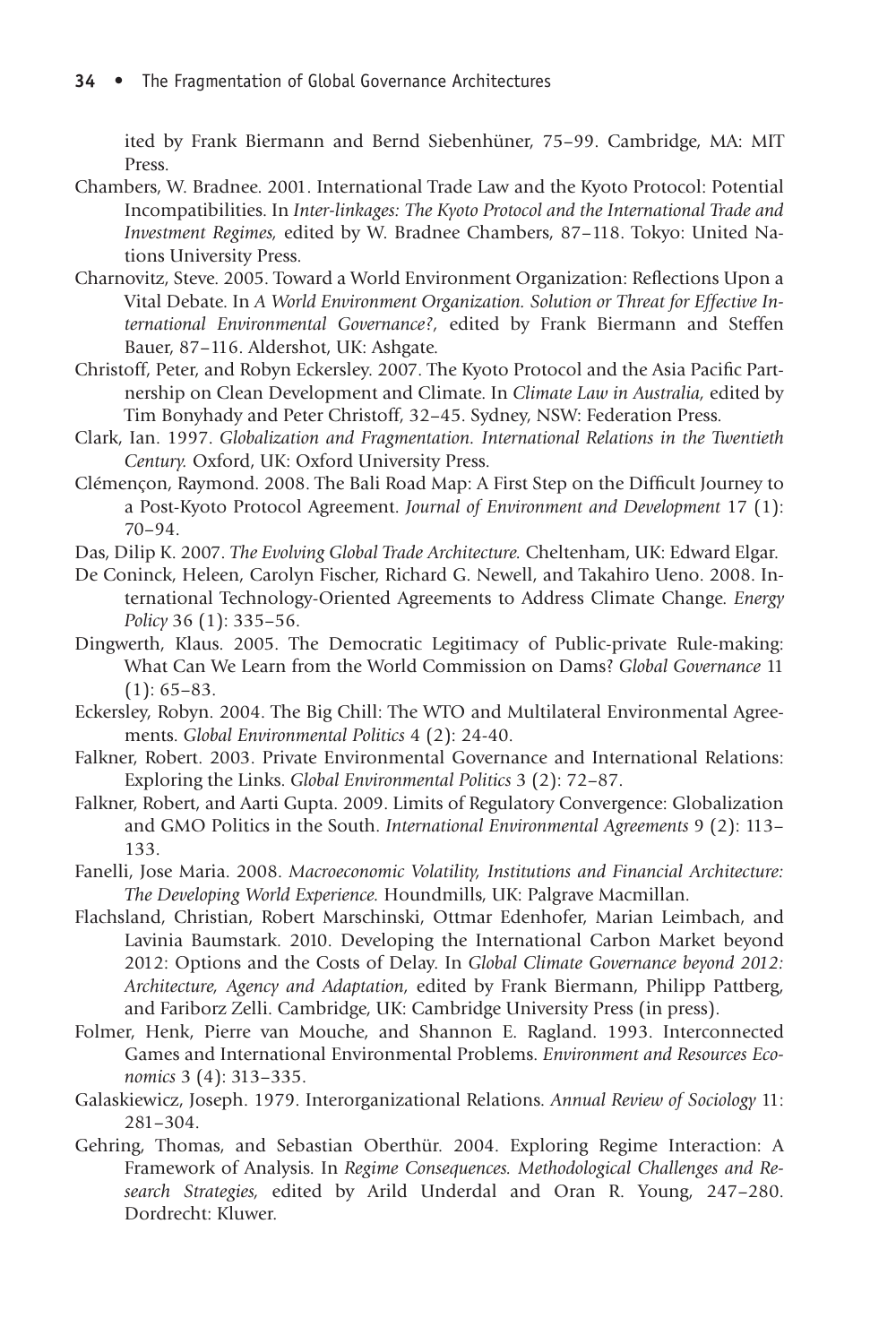- ———. 2006. Empirical Analysis and Ideal Types of Institutional Interaction. In *Institu*tional Interaction in Global Environmental Governance. Synergy and Conflict among In*ternational and EU Policies,* edited by Sebastian Oberthür and Thomas Gehring, 307–371. Cambridge, MA: MIT Press.
- Görg, Christoph, and Ulrich Brand. 2006. Contested Regimes in the International Political Economy: Global Regulation of Genetic Resources and the Internationalization of the State. *Global Environmental Politics* 6 (4): 101–123.
- Group of Eight. 2005. *Gleneagles Plan of Action: Climate Change, Clean Energy, and Sustainable Development.* Available at http://www.number10.gov.uk/Page7881, accessed 24 June 2009.
- Guetzkow, Harold. 1966. Relations among Organizations. In *Studies on Behavior in Organizations,* edited by Raymond V. Bowers, 13–44. Athens, GA: University of Georgia Press.
- Gupta, Aarti. 2008. Global Biosafety Governance: The Current State of Play. In: *Institutional Interplay: The Case of Biosafety,* edited by Oran R. Young, W. Bradnee Chambers, Joy A. Kim and Claudia ten Have, 19–46. Yokohama: UNU Press.
- Gupta, Aarti, and Robert Falkner. 2006. The Influence of the Cartagena Protocol on Biosafety. Comparing Mexico, China and South Africa. *Global Environmental Politics* 6 (4): 23–44.
- Gupta, Joyeeta, and Harro van Asselt. 2006. Helping Operationalise Article 2: A Transdisciplinary Methodological Tool for Evaluating When Climate Change is Dangerous. *Global Environmental Change* 16 (1): 83–94.
- Haas, Ernst B. 1980. Why Collaborate? Issue-Linkage and International Regimes. *World Politics* 32 (3): 357–402.
- Haas, Peter M. 2004. Addressing the Global Governance Deficit. Global Environmental Pol*itics* 4 (4): 1–15.
- Hafner, Gerhard. 2000. Risks Ensuing from Fragmentation of International Law. In *Official Records of the General Assembly, Fifty-fifth session, Supplement No. 10 (A/55/* 10, 2000), Annex, 326–54.
	- ———. 2004. Pros and Cons Ensuing from Fragmentation of International Law. *Michigan Journal of International Law* 25 (4): 849–863.
- Hof, Andries, Michel den Elzen, and Detlef van Vuuren. 2010. Environmental Effectiveness and Economic Consequences of Fragmented versus Universal Regimes. What Can We Learn from Model Studies? In *Global Climate Governance beyond 2012: Architecture, Agency and Adaptation,* edited by Frank Biermann, Philipp Pattberg, and Fariborz Zelli. Cambridge, UK: Cambridge University Press (in press).
- Hurrell, Andrew. 2007. One World? Many Worlds? The Place of Regions in the Study of International Society. *International Affairs* 83 (1): 127–146.
- Informal Working Group of Experts on Financial Mechanisms for the Implementation of the Montreal Protocol on Substances that Deplete the Ozone Layer. 1989. *Report of the Meeting in Geneva, 3–7 July 1989.* UN Doc. UNEP/OzL.Pro.Mech.1/Inf.1 of 16 August 1989.
- International Institute for Sustainable Development. 2007a. *Earth Negotiations Bulletin* 12, no. 342. Available at http://www.iisd.ca/vol12/, accessed 16 June 2009.
	- ———. 2007b. *Earth Negotiations Bulletin* 12, no. 346. Available at http://www.iisd.ca/ vol12/, accessed 16 June 2009.
	- ———. 2008. *Earth Negotiations Bulletin* 12, no. 362. Available at http://www.iisd.ca/ climate/ccwg1/, accessed 16 June 2009.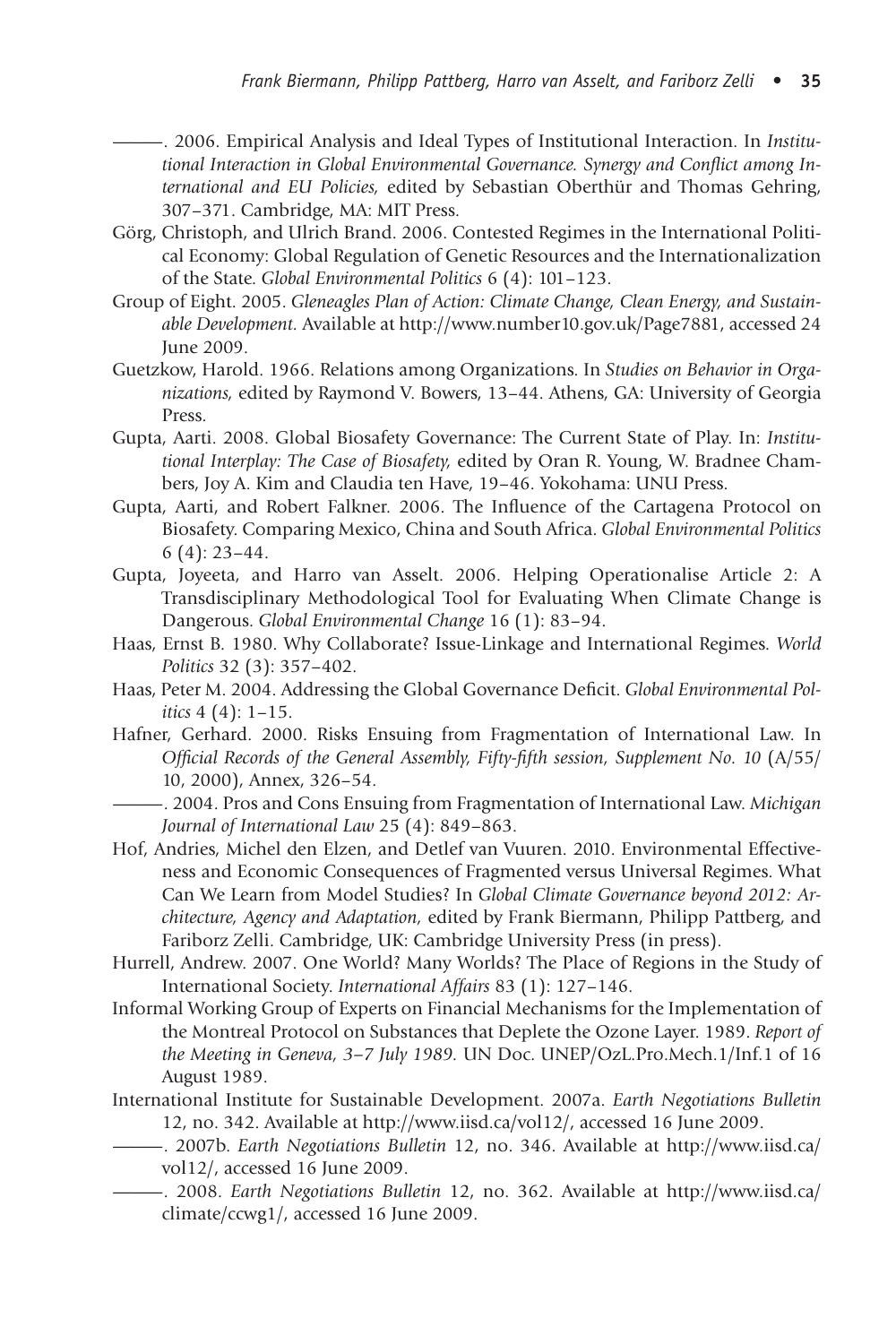- International Law Commission. 2006. *Fragmentation of International Law: Difficulties Arising from the Diversification and Expansion of International Law. Report of the Study Group of the International Law Commission.* UN Doc. A/CN.4/L.682. Geneva: International Law Commission.
- IPCC (Intergovernmental Panel on Climate Change) 2001. *Climate Change 2001: Mitigation. Contribution of Working Group III to the Third Assessment Report of the Intergovernmental Panel on Climate Change* (Geneva, Switzerland: IPCC). Available at http://www.ipcc.ch/ipccreports/tar/wg3/pdf/10.pdf, accessed 16 June 2009.
- Ivanova, Maria, and Jennifer Roy. 2007. The Architecture of Global Environmental Governance: Pros and Cons of Multiplicity. In *Global Environmental Governance: Perspectives on the Current Debate,* edited by Lydia Swart and Estelle Perry, 48–66. New York, NY: Center for UN Reform.
- Jagers, Sverker C., and Johannes Stripple. 2003. Climate Governance beyond the State. *Global Governance* 9 (3): 385–399.
- Jänicke, Martin, and Klaus Jacob. 2006. Lead Markets for Environmental Innovations: A New Role for the Nation State. In *Environmental Governance in Global Perspective. New Approaches to Ecological Modernisation,* edited by Martin Jänicke and Klaus Jacob, 30–50. Berlin: Centre for Environmental Policy Analysis.
- Jordan, Andrew J. 2008. The Governance of Sustainable Development: Taking Stock and Looking Forwards. *Environmental and Planning C: Government and Policy* 26 (1): 17– 33.
- Kanie, Norichika. 2007. Governance with Multilateral Environmental Agreements: A Healthy or Ill-Equipped Fragmentation. In *Global Environmental Governance: Perspectives on the Current Debate,* edited by Lydia Swart and Estelle Perry, 69–86. New York, NY: Center for UN Reform.
- Keohane, Robert O. 1989. *International Institutions and State Power. Essays in International Relations Theory.* Boulder, CO: Westview Press.
- Kernic, Franz. 2006. European Security in Transition: The European Security Architecture since the End of the Second World War—An Overview. In *European Security in Transition,* edited by Gunther Hauser and Franz Kernic, 5–22. Aldershot, UK: Ashgate.
- King, Leslie A. 1997. Institutional Interplay—Research Questions: A Report for the Institutional Dimensions of Global Change—International Human Dimensions Programme on Global Environmental Change. Available at http://fiesta.bren.ucsb .edu/?idgec/publications/idgecscience/InstitutInterplay.pdf, accessed 16 June 2009.
- Kirton, John J. 2005. Generating Effective Global Environmental Governance: The North's Need for a World Environment Organization. In *A World Environment Organization. Solution or Threat for Effective International Environmental Governance?,* edited by Frank Biermann and Steffen Bauer, 145–172. Aldershot, UK: Ashgate.
- Kohler, Daniel F., J. Haaga, and F. Camm. 1987. *Projections of Consumption of Products Using Chloroºuorocarbons in Developing Countries.* Santa Monica, CA: Rand Corporation.
- Koskenniemi, Martti, and Päivi Leino. 2002. Fragmentation of International Law? Postmodern Anxieties. *Leiden Journal of International Law* 15 (3): 553–579.
- Krasner, Stephen D. 1983. Structural Causes and Regime Consequences. Regimes as Intervening Variables. In *International Regimes,* edited by Stephen D. Krasner, 1–21. Ithaca, NY: Cornell University Press.
- Lindroos, Anja, and Michael Mehling. 2005. Dispelling the Chimera of 'Self-Contained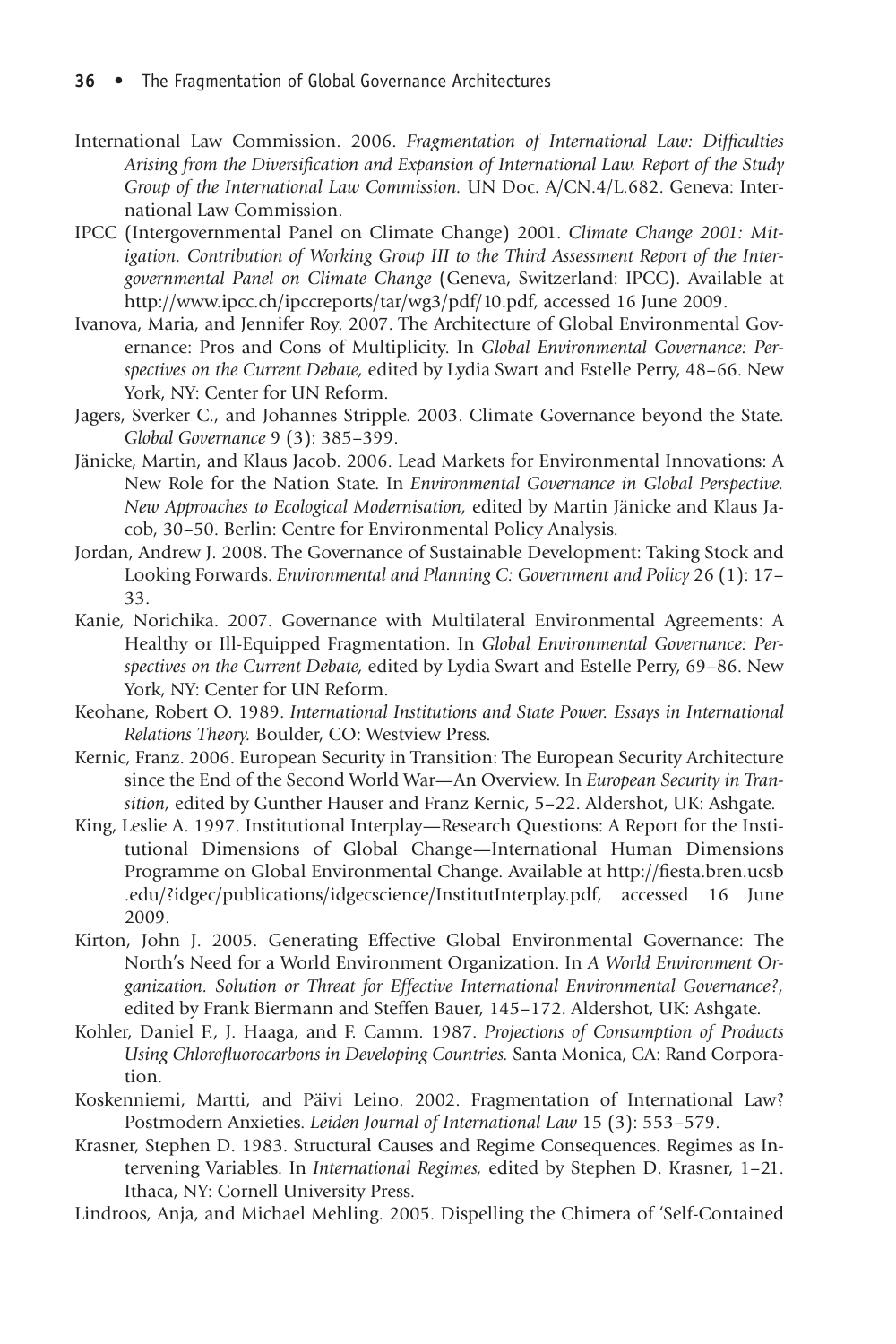Regimes.' International Law and the WTO. *European Journal of International Law* 16 (5): 857–877.

- MacIntyre, Andrew. 2002. *The Power of Institutions: Political Architecture and Governance.* Ithaca, NY: Cornell University Press.
- McGee, Jeffrey, and Ros Taplin. 2006. The Asia-Pacific Partnership on Clean Development and Climate: A Competitor or Complement to the Kyoto Protocol. *Global Change, Peace and Security* 18 (3): 173–192.
- Menzel, Ulrich. 1998. *Globalisierung versus Fragmentierung.* Frankfurt, Germany: Suhrkamp.
- Mitchell, Ronald B. 2007. International Environmental Agreements Website. Available at http://www.uoregon.edu/?iea/, accessed 24 June 2009.
- Muldoon, James P., Jr. 2004. *The Architecture of Global Governance: An Introduction to the Study of International Organizations.* Boulder, CO: Westview Press.
- Müller, Benito, with contributions of John Drexhage, Michael Grubb, Axel Michaelowa, and Anju Sharma. 2003. *Framing Future Commitments: A Pilot Study on the Evolution of the UNFCCC Greenhouse Gas Mitigation Regime.* Oxford: Oxford Institute for Energy Studies EV 32 (June).
- Najam, Adil. 2005. Neither Necessary, nor Sufficient: Why Organizational Tinkering Will Not Improve Environmental Governance. In *A World Environment Organization. Solution or Threat for Effective International Environmental Governance?,* edited by Frank Biermann and Steffen Bauer, 235–256. Aldershot, UK: Ashgate.
- Neumann, Jan. 2002. *Die Koordination des WTO-Rechts mit anderen völkerrechtlichen* Ordnungen. Konflikte des materiellen Rechts und Konkurrenzen der Streitbeilegung. Berlin, Germany: Duncker & Humblot.
- O'Neill, Kate. 2007. From Stockholm to Johannesburg and Beyond: The Evolving Meta-Regime for Global Environmental Governance. Paper presented at the 2007 Amsterdam Conference on the Human Dimensions of Global Environmental Change, 24–26 May 2007.
	- ———. 2009. *The Environment and International Relations.* Cambridge, UK: Cambridge University Press.
- Oberthür, Sebastian, and Thomas Gehring. 2005. Reforming International Environmental Governance. An Institutional Perspective for Proposals for a World Environment Organization. In *A World Environment Organization. Solution or Threat for Effective International Environmental Governance?,* edited by Frank Biermann and Steffen Bauer, 205–234. Aldershot, UK: Ashgate.
- Oberthür, Sebastian, and Thomas Gehring, eds. 2006a. *Institutional Interaction in Global Environmental Governance: Synergy and Conflict among International and EU Policies.* Cambridge, MA: The MIT Press.
- Oberthür, Sebastian, and Thomas Gehring. 2006b. Institutional Interaction in Global Environmental Governance: The Case of the Cartagena Protocol and the World Trade Organization. *Global Environmental Politics* 6 (2): 1–31.
- Ott, Hermann E. 2007. Climate Policy Post-2012—A Roadmap: The Global Governance of Global Change. A Discussion Paper for the 2007 Tällberg Forum. Available at http://www.wupperinst.org/uploads/tx\_wibeitrag/Ott\_Taellberg\_Post-2012.pdf, accessed 16 June 2009.
- Pattberg, Philipp. 2005. The Institutionalization of Private Governance: How Business and Non-profits Agree on Transnational Rules. *Governance: An International Journal of Policy, Administration and Institutions* 18 (4): 589–610.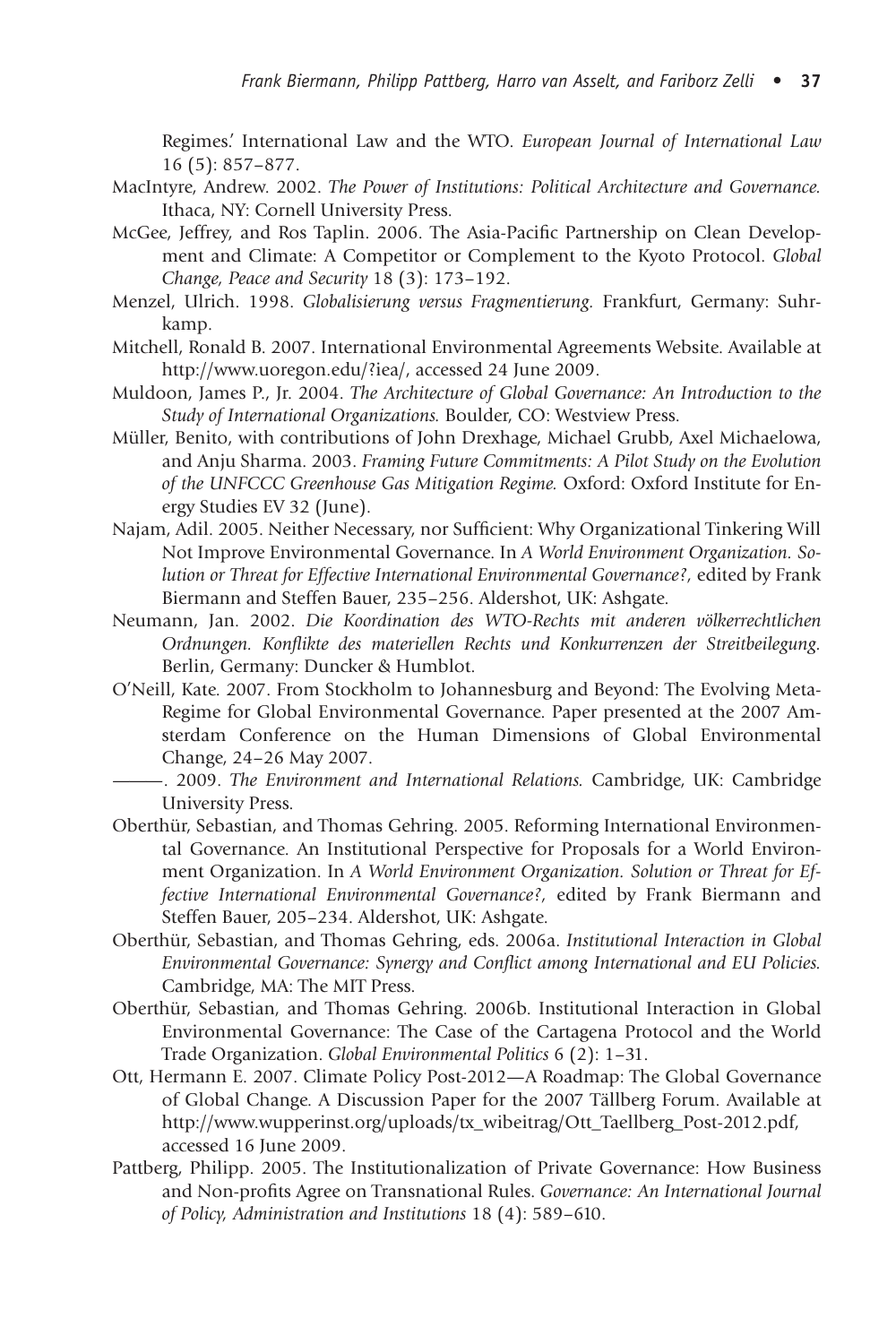#### **38** • The Fragmentation of Global Governance Architectures

———. 2006. Private Governance and the South: Lessons from Global Forest Politics. *Third World Quarterly* 27 (4): 579–593.

- Pattberg, Philipp, and Johannes Stripple. 2008. Beyond the Public and Private Divide: Remapping Transnational Climate Governance in the 21st Century. *International Environmental Agreements: Politics, Law and Economics* 8 (4): 367–388.
- Pauwelyn, Joost. 2003. Conflict of Norms in Public International Law: How WTO Law Relates *to Other Rules of International Law.* Cambridge, UK: Cambridge University Press.
- Peuker, Axel. 2006. Strengthening the International Financial Architecture: Contribution by the IMF and World Bank. In *The Regulation of International Financial Markets: Perspectives for Reform,* edited by Rainer Grote and Thilo Marauhn, 237–258. Cambridge, UK: Cambridge University Press.
- Pfeffer, Jeffrey S. G., and Gerald R. Salanick. 1978. *The External Control of Organizations: A Resource Dependence Perspective.* New York, NY: Harper & Row.
- Raghavan, Chakravarthi. 2000. Andean Pact's New IPR Regime Shaped in US Interests? *Third World Network Online.* Available at http://www.twnside.org.sg/title/andean.htm, accessed 16 June 2009.
- Rajamani, Lavanya. 2005. *Differential Treatment in International Environmental Law.* Oxford, UK: Oxford University Press.
- Raustiala, Kal, and David Victor. 2004. The Regime Complex for Plant Genetic Resources. *International Organization* 58 (2): 277–309.
- Reinstein, Robert A. 2004. A Possible Way Forward on Climate Change. *Mitigation and Adaptation Strategies for Global Change* 9 (3): 245–309.
- Rosendal, G. Kristin. 2001. Impacts of Overlapping International Regimes: The Case of Biodiversity. *Global Governance* 7 (1): 95–117.
	- ———. 2006. The Convention on Biological Diversity: Tensions with the WTO TRIPS Agreement over Access to Genetic Resources and the Sharing of Benefits. In *Institu*tional Interaction in Global Environmental Governance. Synergy and Conflict among In*ternational and EU Policies,* edited by Sebastian Oberthür and Thomas Gehring, 79– 102. Cambridge, MA: MIT Press.
- Schmidt, Stuart M., and Thomas A. Kochan. 1977. Interorganizational Relationships: Patterns and Motivations. *Administrative Science Quarterly* 22 (2): 220–234.
- Selin, Henrik, and Stacy D. VanDeveer. 2003. Mapping Institutional Linkages in European Air Pollution Politics. *Global Environmental Politics* 3 (3): 14–46.
- Siebert, Horst. 2003. On the Fears of the International Division of Labor: Eight Points in the Debate with Anti-Globalizationers. In *Global Governance: An Architecture for the World Economy,* edited by Horst Siebert, 3–23. Berlin: Springer.
- Soederberg, Susanne. 2004. *The Politics of the New International Financial Architecture: Reimposing Neoliberal Domination in the Global South.* London: Zed Books.
- Stewart, Richard B., and Jonathan B. Wiener. 2003. *Reconstructing Climate Policy: Beyond Kyoto.* Washington, D.C.: The AEI Press.
- Stokke, Olav Schram. 2001. The Interplay of International Regimes: Putting Effectiveness Theory to Work? FNI Report 10/2001, Lysaker: The Fridtjof Nansen Institute.
- Sugiyama Taishi, and Jonathan Sinton. 2005. Orchestra of Treaties: A Future Climate Regime Scenario with Multiple Treaties among Like-minded Countries. *International Environmental Agreements: Politics, Law and Economics* 5 (1): 65–88.
- Tews, Kerstin, Per-Olof Busch, and Helge Jörgens. 2003. The Diffusion of New Environmental Policy Instruments. *European Journal of Political Research* 42 (4): 569– 600.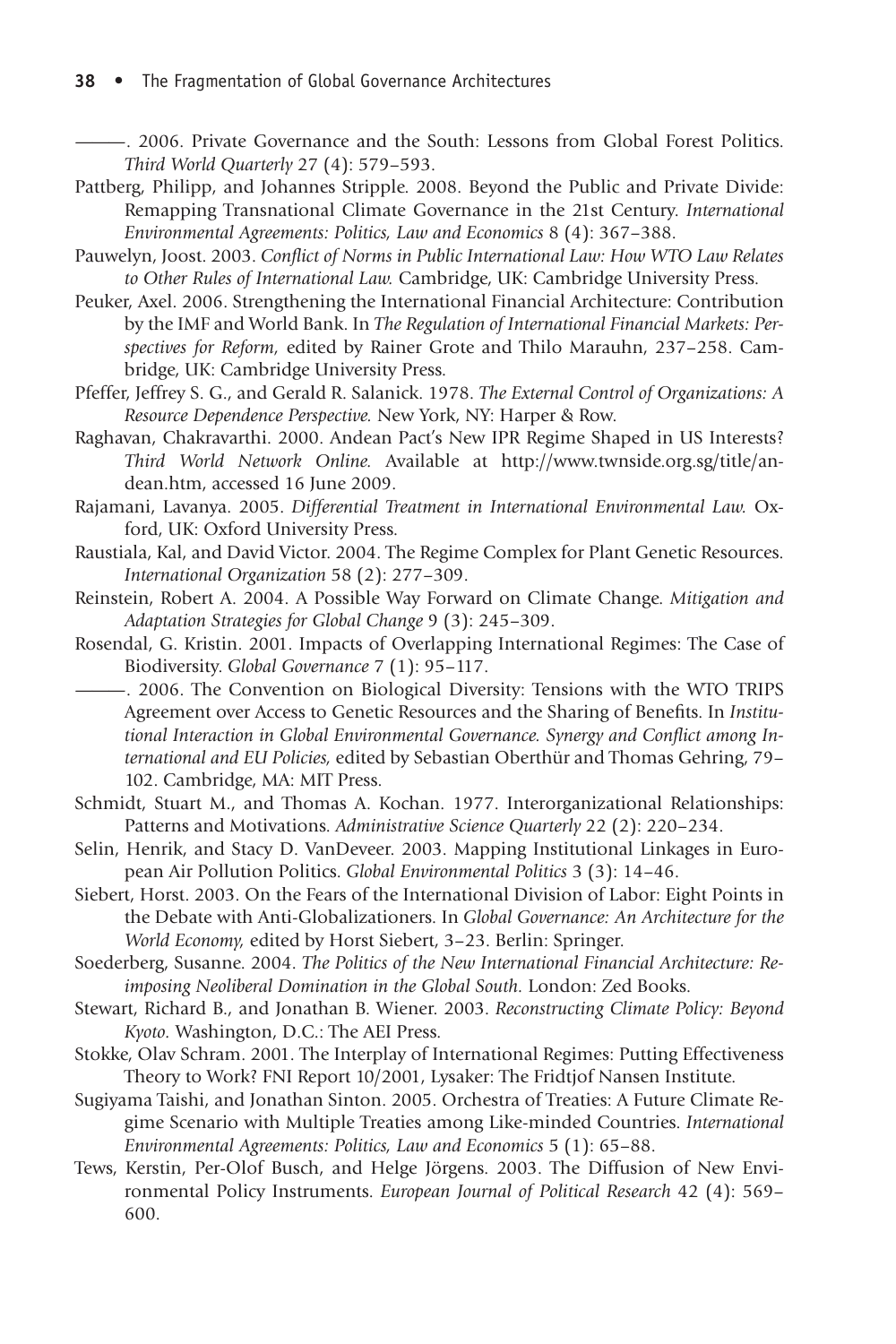- Thirkell-White, Ben. 2007. The International Financial Architecture and the Limits to Neoliberal Hegemony. *New Political Economy* 12 (1): 19–42.
- Todres, Jonathan, Mark E. Wojcik, and Cris R. Revaz, eds. 2006. *The UN Convention on the Rights of the Child: An Analysis of Treaty Provisions And Implications of US Ratification:* An Analysis of Treaty Provisions and Implications of US Ratification. Ardsley, NY: Transnational Publishers.
- United Nations Environment Programme. 2007. Evolution of the Montreal Protocol. Available at http://ozone.unep.org/Ratification\_status/evolution\_of\_mp.shtml, accessed 16 June 2009.
- UNFCCC (United Nations Framework Convention on Climate Change). 2008a. *Views Regarding the Work Programme of the Ad Hoc Working Group on Long-term Cooperative Action under the Convention. Submissions from Parties.* UN Doc. FCCC/AWGLCA/ 2008/MISC.1. Available at http://unfccc.int/resource/docs/2008/awglca1/eng/ misc01.pdf, accessed 16 June 2009.
- $-$ . 2008b. *Views Regarding the Work Programme of the Ad Hoc Working Group on Longterm Cooperative Action under the Convention. Submissions from Parties. Addendum.* UN Doc. FCCC/AWGLCA/2008/MISC.1/Add.1. Available at http://unfccc.int/ resource/docs/2008/awglca1/eng/misc01a01.pdf, accessed 16 June 2009.
- $-$ . 2008c. *Views Regarding the Work Programme of the Ad Hoc Working Group on Longterm Cooperative Action under the Convention. Submissions from Parties. Addendum.* UN Doc. FCCC/AWGLCA/2008/MISC.1/Add.2. Available at http://unfccc.int/ resource/docs/2008/awglca1/eng/misc01a02.pdf. accessed 16 June 2009.
- United Nations General Assembly. 1998. *Report of the United Nations Task Force on Environment and Human Settlements.* UN Doc. A/53/463.
- van Asselt, Harro. 2007a. From UN-ity to Diversity? The UNFCCC, the Asia-Pacific Partnership, and the Future of International Law on Climate Change. *Carbon and Climate Law Review* 1 (1): 17–28.
- -. 2007b. Dealing with the Fragmentation of Global Climate Governance. Legal and Political Approaches in Interplay Management. Global Governance Working Paper No 30. Amsterdam et al.: The Global Governance Project. Available at www.glogov .org.
- van Asselt, Harro, and Frank Biermann. 2007. European Emissions Trading and the International Competitiveness of Energy-intensive Industries: A Legal and Political Evaluation of Possible Supporting Measures. *Energy Policy* 35 (1): 297–306.
- van Asselt, Harro, Joyeeta Gupta, and Frank Biermann. 2005. Advancing the Climate Agenda: Exploiting Material and Institutional Linkages to Develop a Menu of Policy Options. *Review of European Community and International Environmental Law* 14 (3): 255–264.
- Verhellen, Eugeen. 2000. *Convention on the Rights of the Child: Background, Motivation, Strategies, Main Themes.* 3rd ed. Gent: Children's Rights Centre.
- Victor, David G. 2007. Fragmented Carbon Markets and Reluctant Nations: Implications for the Design of Effective Architectures. In *Architectures for Agreement. Addressing Global Climate Change in the Post-Kyoto World,* edited by Joseph E. Aldy and Robert N. Stavins, 133–160. Cambridge, UK: Cambridge University Press.
- von Moltke, Konrad. 2005. Clustering International Environmental Agreements as an Alternative to a World Environment Organization. In *A World Environment Organization. Solution or Threat for Effective International Environmental Governance?,* edited by Frank Biermann and Steffen Bauer, 175–204. Aldershot, UK: Ashgate.